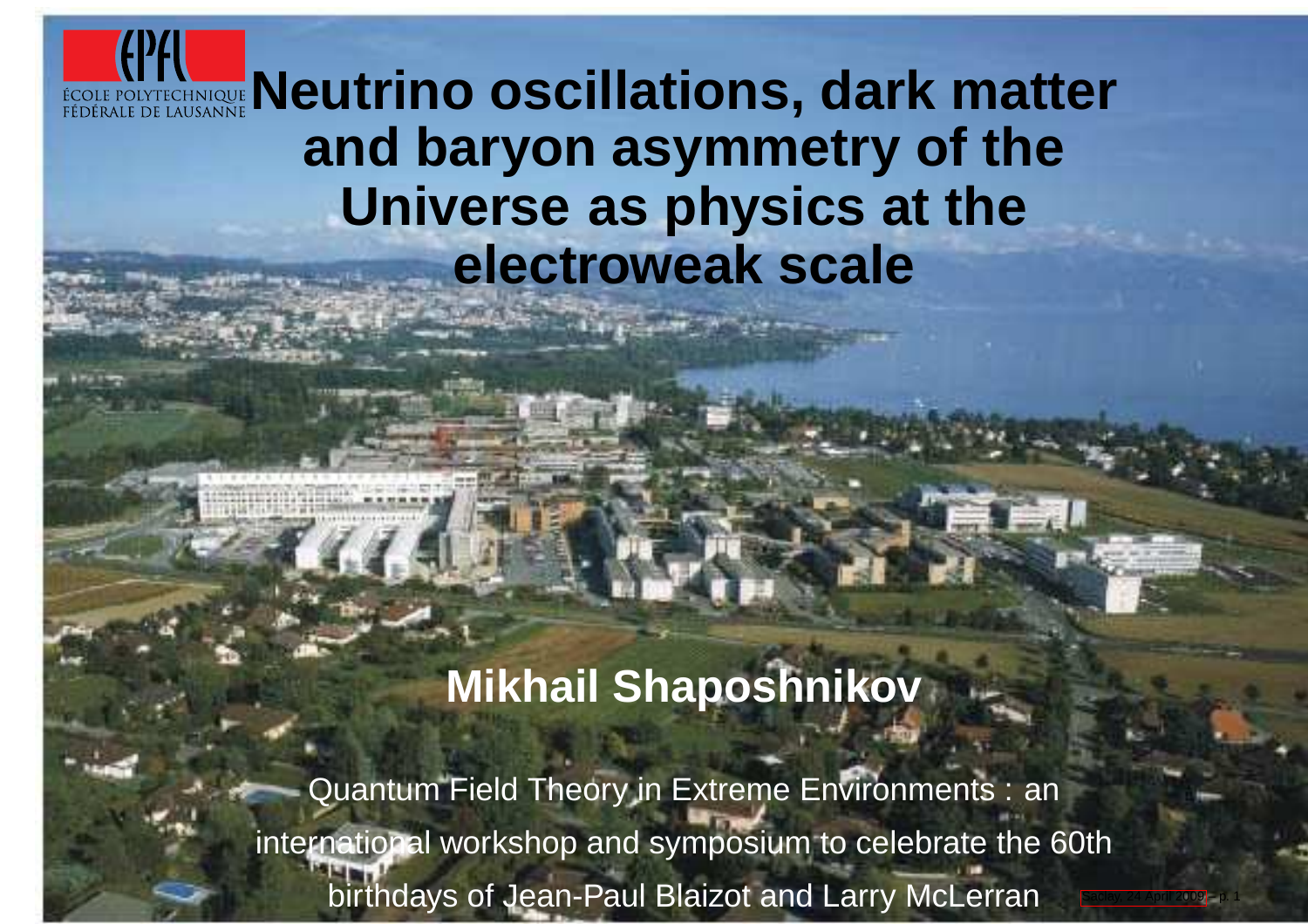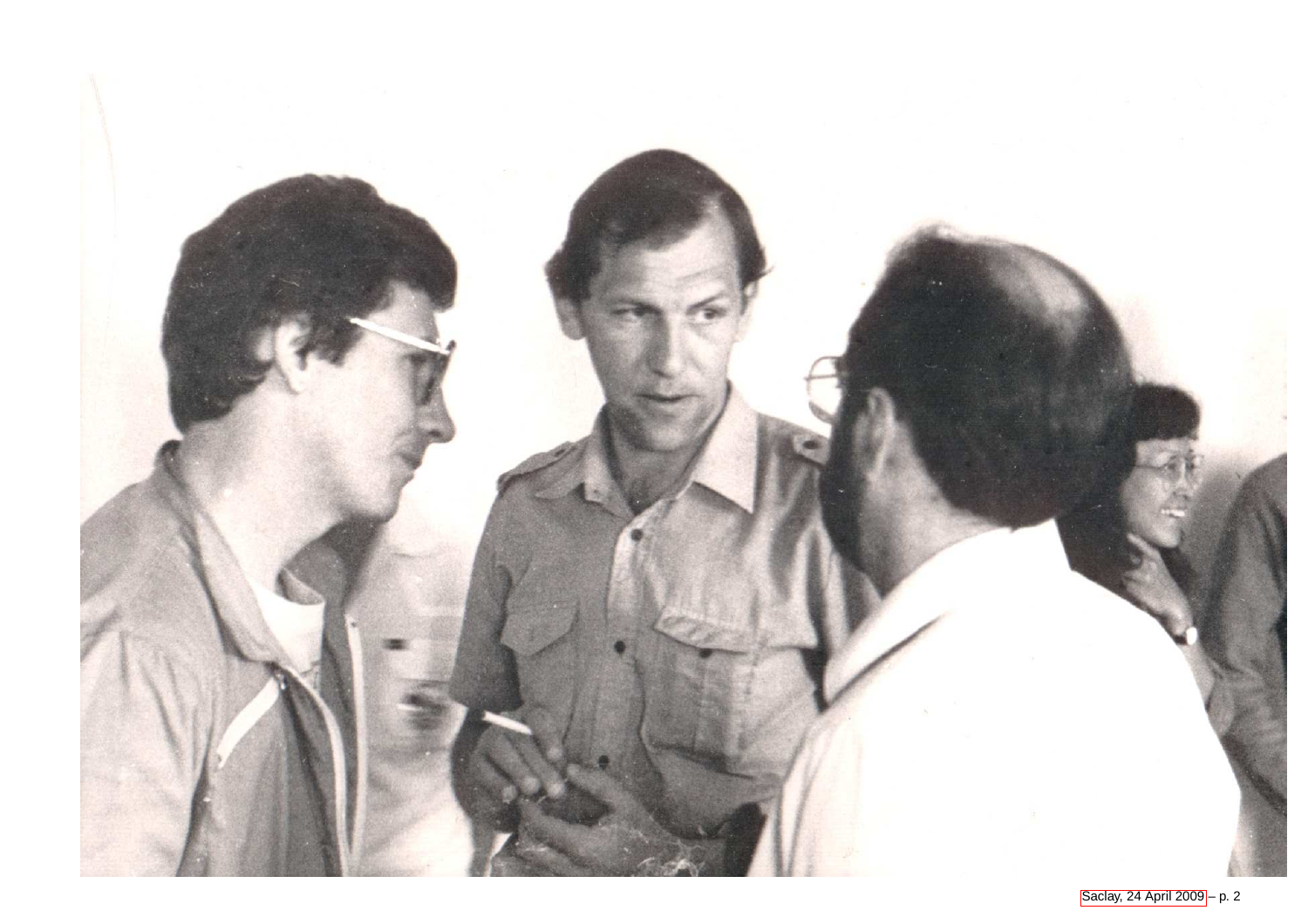#### [click](http://www.slac.stanford.edu/spires/find/hep/www?rawcmd=FIND+A+MCLERRAN+AND+A+SHAPOSHNIKOV+and+a+turok&FORMAT=www&SEQUENCE=) here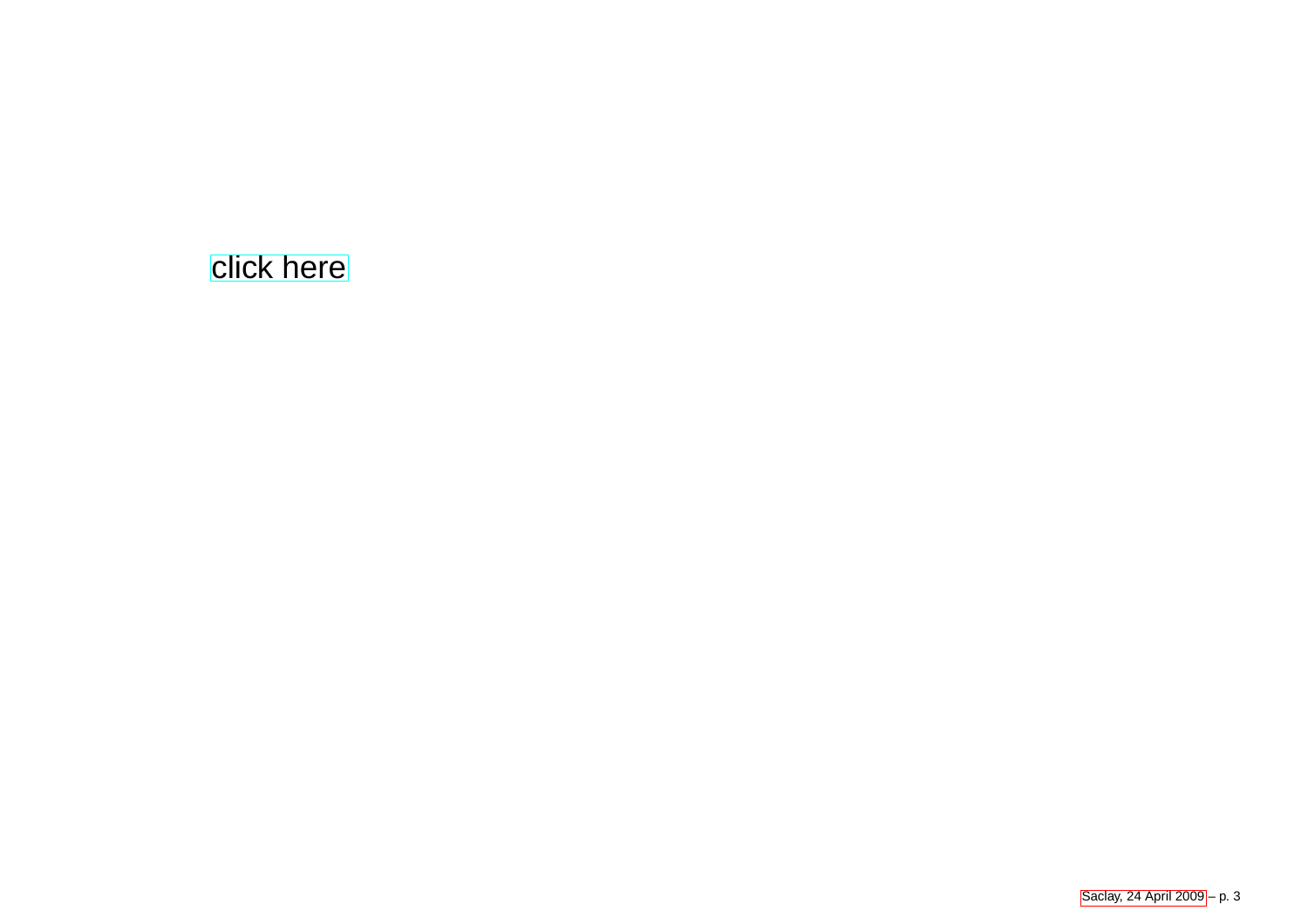#### **Outline**

- The  $\nu$ MSM versus the SM
- **O** Neutrino masses
- **O** Dark Matter
- **Baryon Asymmetry**
- **A** Higgs-inflation
- **Conclusions**  $\bullet$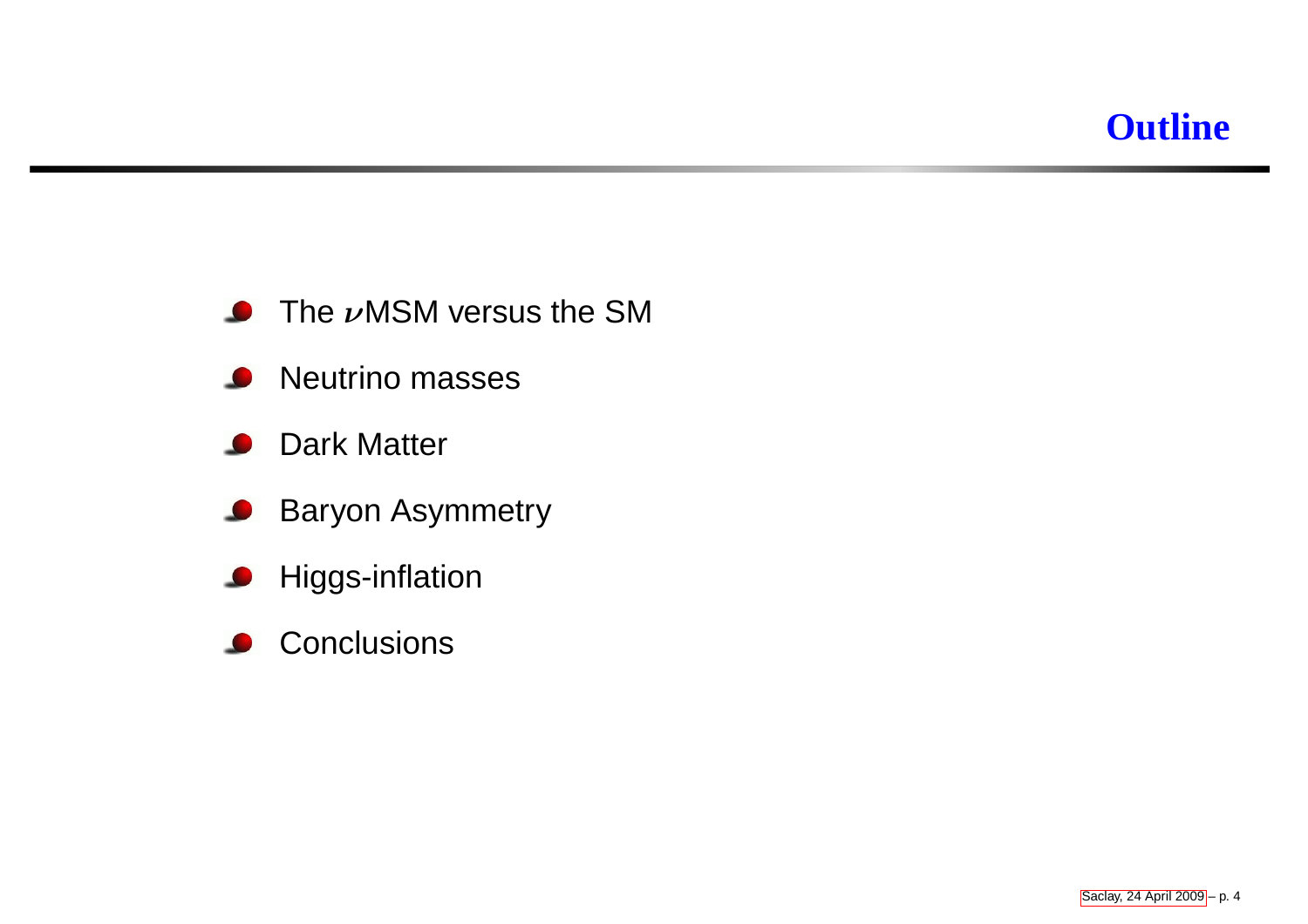## **Standard Model**

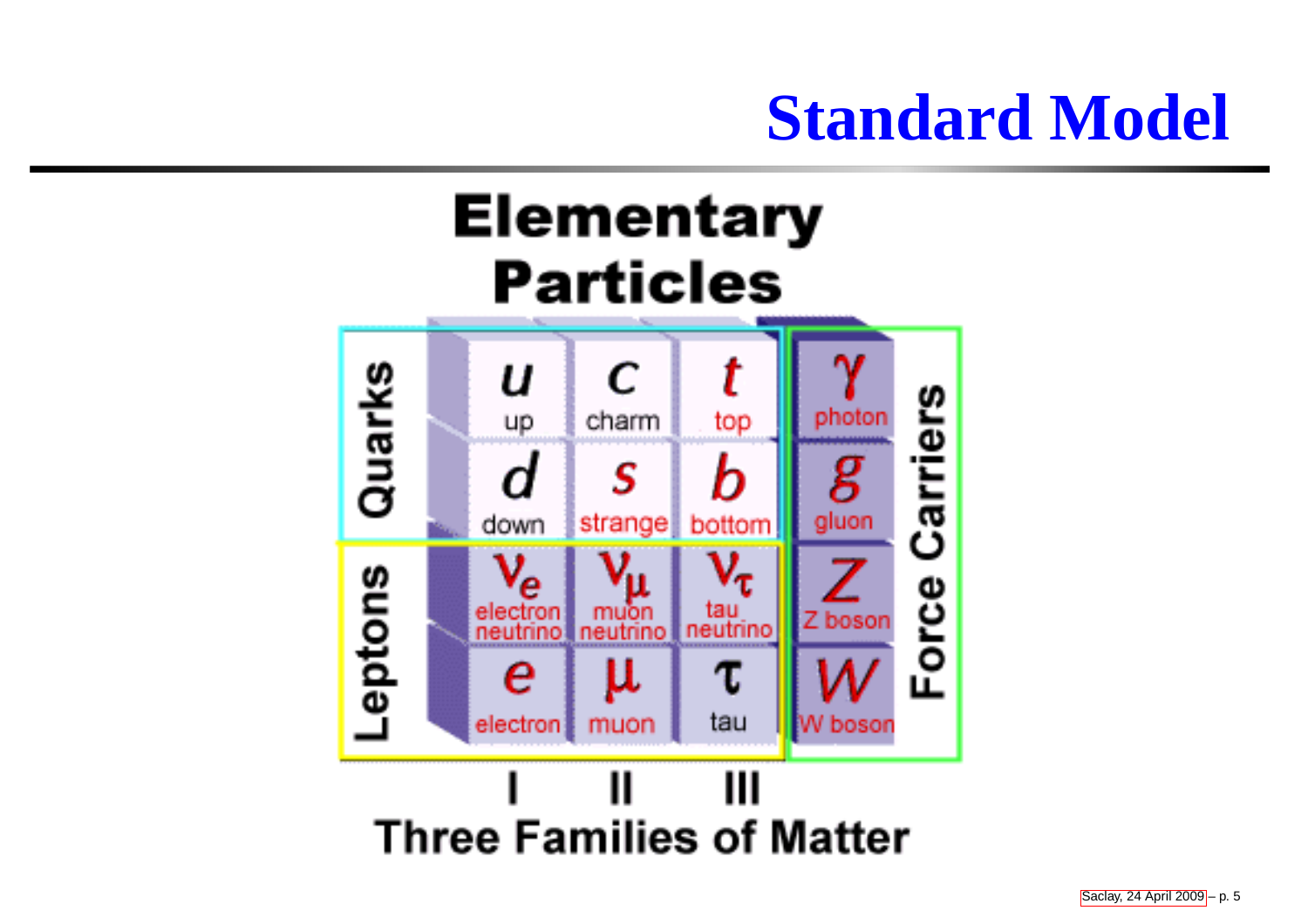#### theSM

There are 36 quark states: left fermionic doublets:

 $(u_-,d)_L,\ (c_-,s)_L,\ (t_-,b)_L$  and  $u_R\,,\ d_R,\ c_R\,,\ s_R,\ t_R\,,\ b_R$  $(u_-,d)_L,~(c_-,s)_L,~(t_-,b)_L$  and  $u_R~,~d_R,~c_R~,~s_R,~t_R~,~b_R$  $(u_-,d)_L,~(c_-,s)_L,~(t_-,b)_L$  and  $u_R~,~d_R,~c_R~,~s_R,~t_R~,~b_R,$ 

9 + 3 leptonic states

 $(\nu_e, e)_L,~(\nu_\mu, \mu)_L,~(\nu_\tau, \tau)_L$  and  $e_R, ~\mu_R, ~\tau_R$ 

12  $SU(3)\times SU(2)\times U(1)$  gauge bosons (8+3+1) and one Higgs doublet,

in total  $(3\times 2+3\times 2+2+1+0)\times 3\times 2=90$  fermionic and  $(8+3+1)\times 2+4=28$  bosonic degrees of freedom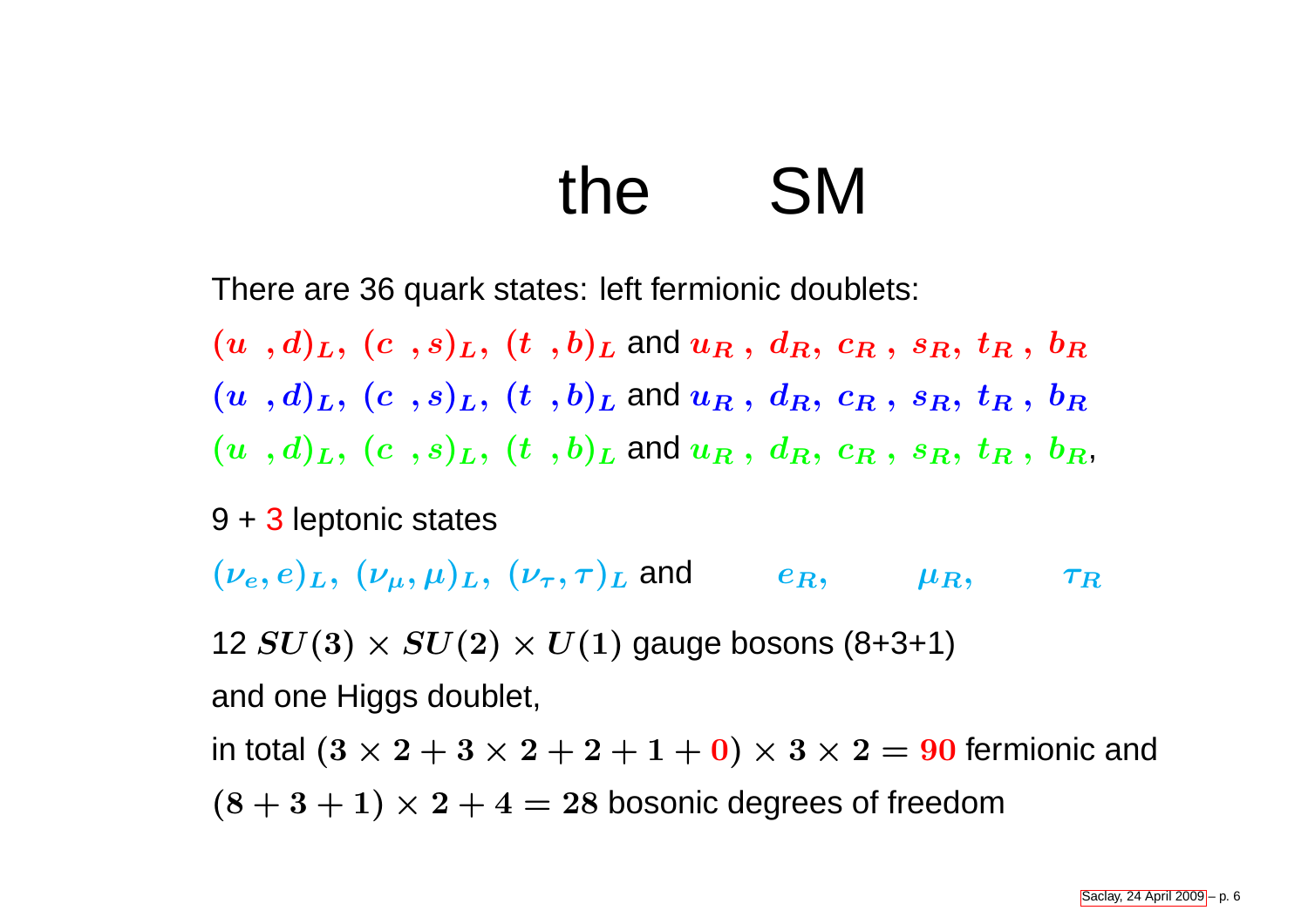# the  $\nu$ MSM

There are 36 quark states: left fermionic doublets:

 $(u_-,d)_L,\ (c_-,s)_L,\ (t_-,b)_L$  and  $u_R\,,\ d_R,\ c_R\,,\ s_R,\ t_R\,,\ b_R$  $(u_-,d)_L,~(c_-,s)_L,~(t_-,b)_L$  and  $u_R~,~d_R,~c_R~,~s_R,~t_R~,~b_R$  $(u_-,d)_L,~(c_-,s)_L,~(t_-,b)_L$  and  $u_R~,~d_R,~c_R~,~s_R,~t_R~,~b_R,$ 

#### 9 + 3 leptonic states

 $(\nu_e,e)_L,~(\nu_\mu,\mu)_L,~(\nu_\tau,\tau)_L$  and  $N_D,~e_R,~N_C,~\mu_R,~N_B,~\tau_R$ 

12  $SU(3)\times SU(2)\times U(1)$  gauge bosons (8+3+1) and one Higgs doublet,

in total  $(3\times 2+3\times 2+2+1+1)\times 3\times 2=96$  fermionic and  $(8+3+1)\times 2+4=28$  bosonic degrees of freedom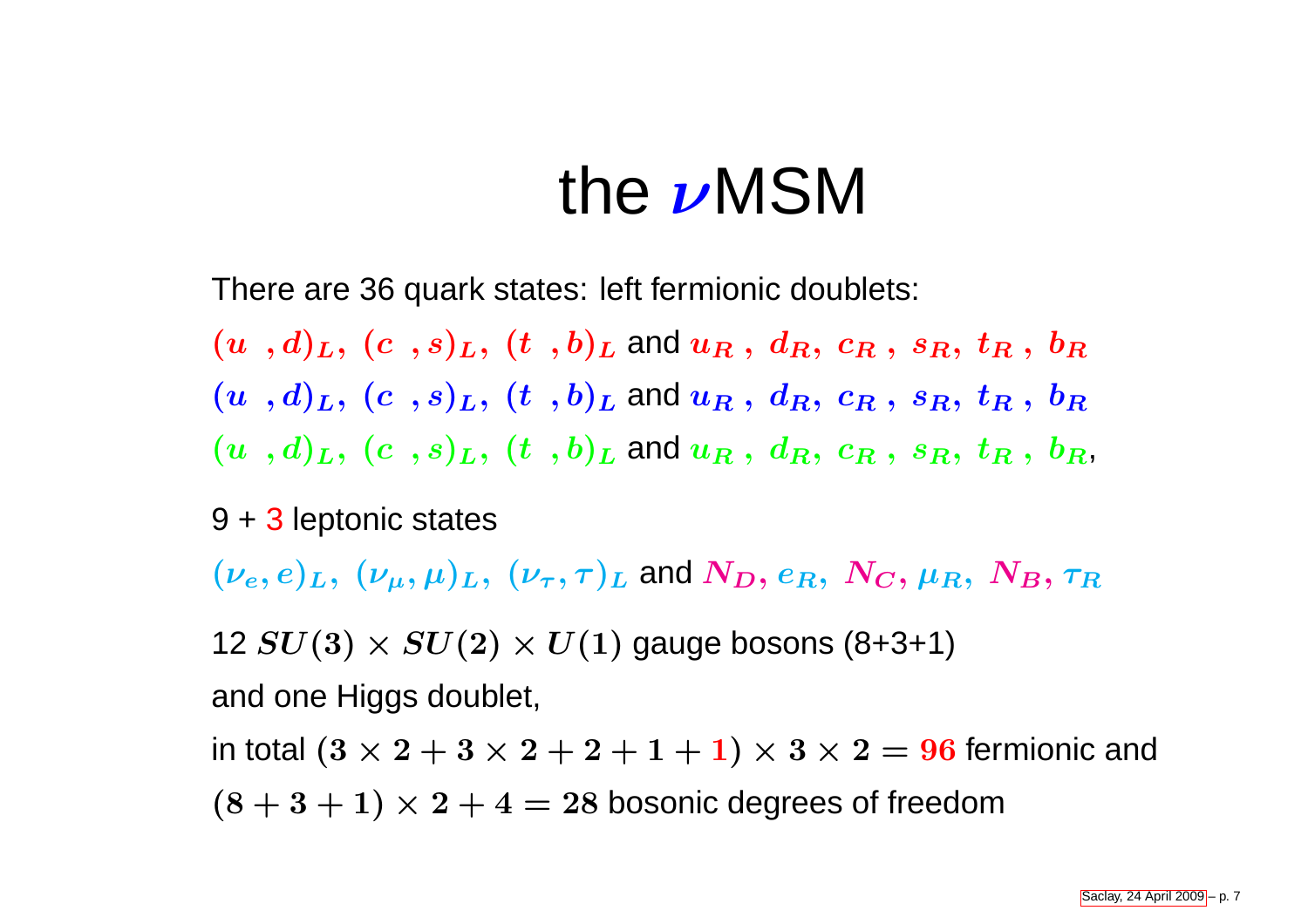# **Why the** <sup>ν</sup>**MSM?**

Because it is <sup>a</sup> minimal model which allows to address all experimentally confirmed signals in favour of physics beyond the SM:

- Consistent description of neutrino masses and oscillations
- Can explain dark matter in the Universe
- Can explain baryon asymmetry of the Universe
- Can provide inflation (as well as the Standard Model)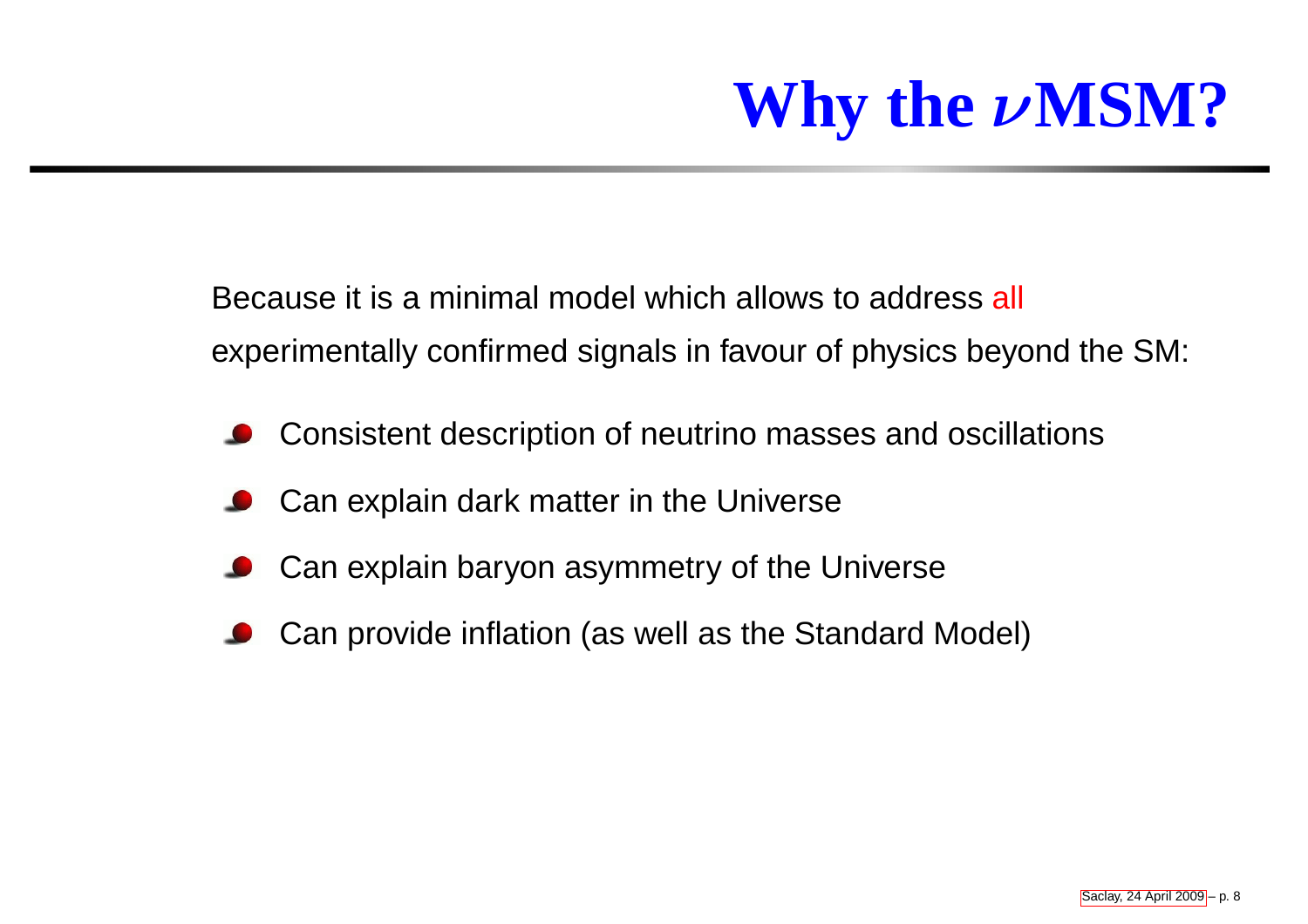#### **Neutrino masses**

Neutrinos have mass. Possible origin of this mass - existence of right-handed neutrinos (singlet fermions, sterile neutrinos...) with mass $M_N$  and Yukawa couplings to the SM leptons and the Higgs boson. See-saw formula:

$$
m_{\nu}=-M_{D}\frac{1}{M_{N}}[M_{D}]^{T},\quad M_{D}=Fv,\:\:v=174\:\textrm{GeV}
$$

tells nothing about scale of  $M_{\boldsymbol{N}}!$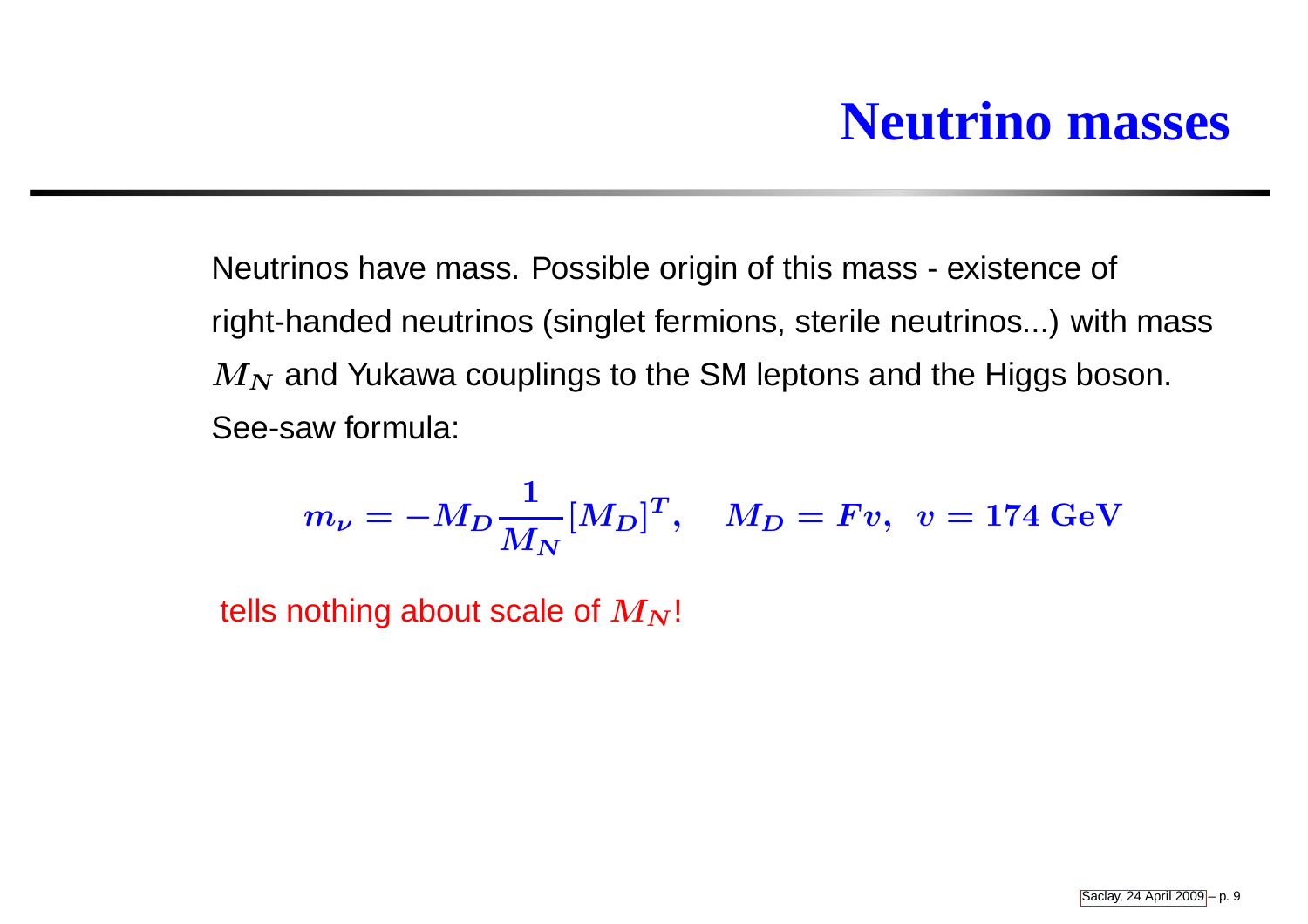#### **Popular choice: GUT see-saw**

Assume that Yukawa couplings of  $N$  to the Higgs and left-handed lepton doublets is similar to those in quark or charged lepton sector(say,  $F\sim1$ , as for the top quark) and find  $M_N$  from requirement that one gets correct active neutrino masses:

$$
M_N \simeq \frac{F^2 v^2}{m_{atm}} \simeq 6 \times 10^{14}~{\rm GeV}
$$

 $m_{atm}\simeq0.05$  eV is the atmospheric neutrino mass difference.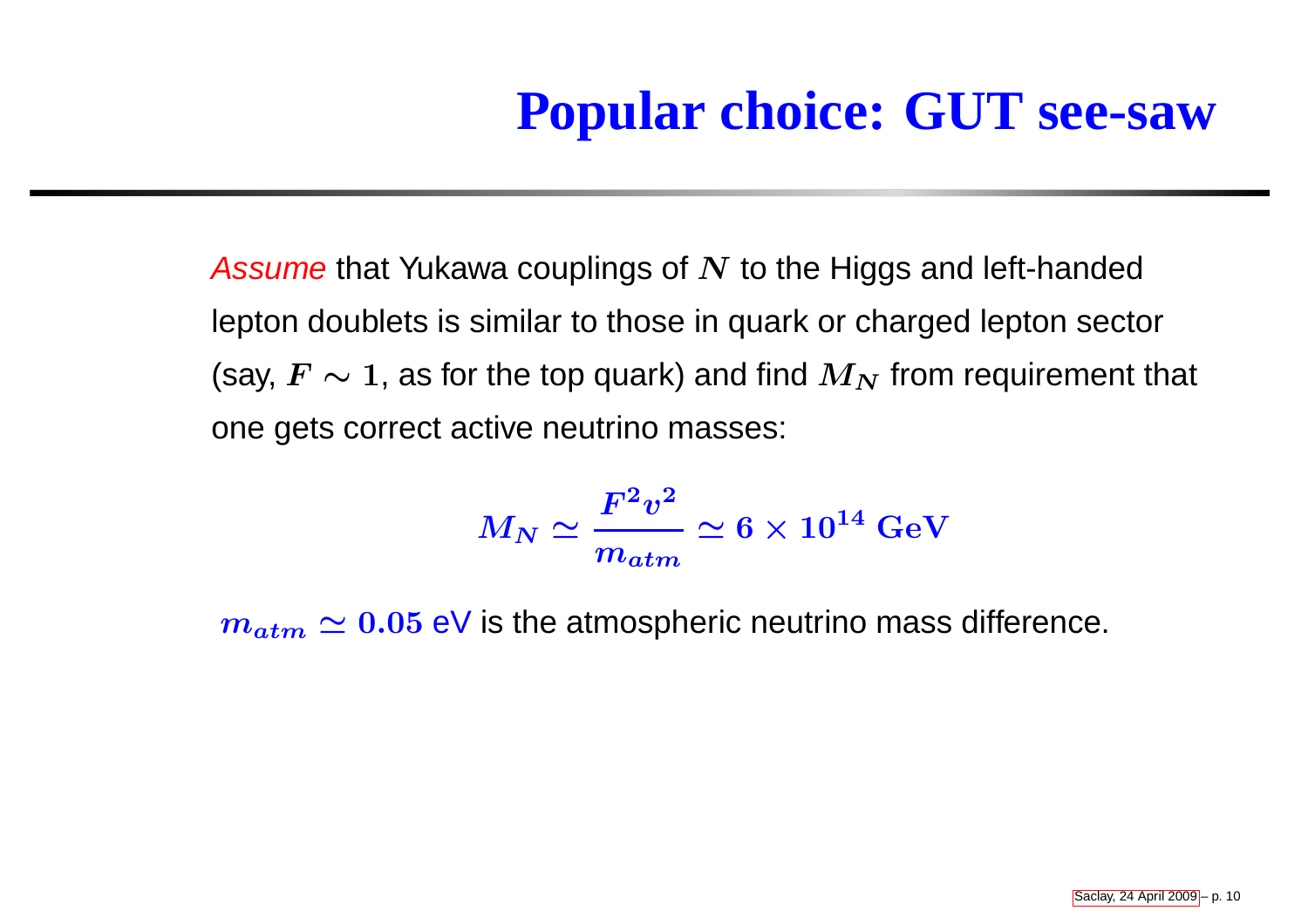- Hierarchy problem:  $M_N$  is much larger than EW scale: one has to understand not only why  $M_{\boldsymbol{W}}\ll M_{\boldsymbol{Pl}},$  but also why  $M_W \ll M_N$  and why  $M_N \ll M_{Pl}$  . Three fine tunings instead of one.
- Stabilization of hierarchy SUSY. SUGRA gravitino production problem. Reheating temperature must be smaller than $T_{\rm reh}\,\lesssim\,$  $\lesssim 10^{10}$  GeV. Problem with leptogenesis. Extra scale - extra<br>Netatory atobiom Wby M  $\approx M$ (4th) hierarchy problem! Why  $M_N \ll M_{GUT}$ ?
- Unfortunately, no <mark>direct</mark> experimental verification is foreseen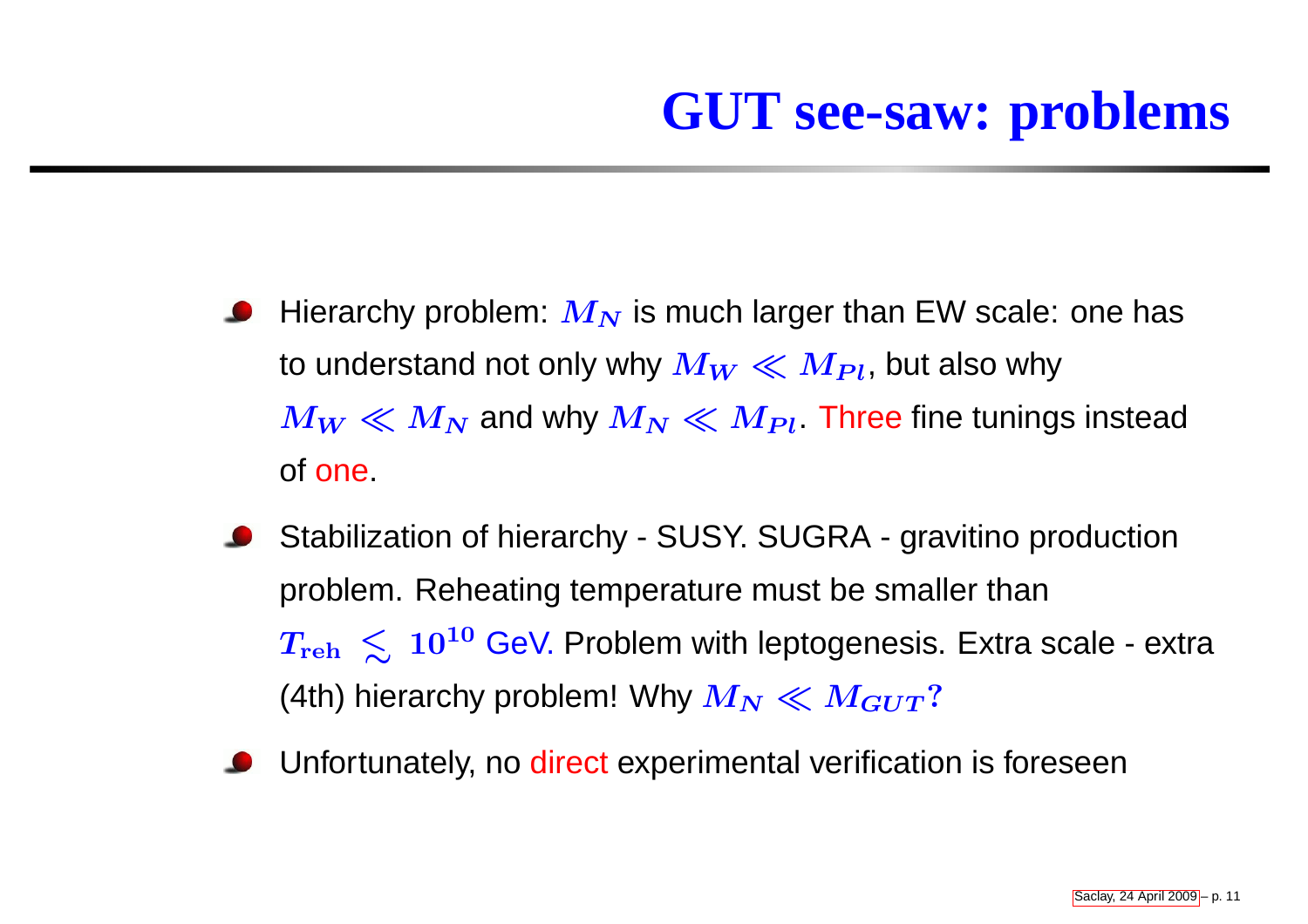### **Alternative: EW see-saw**

Assume that the Majorana masses of  $N$  are smaller or of the same order as the mass of the Higgs boson and find Yukawa couplings fromrequirement that one gets correct active neutrino masses:

$$
F \sim \frac{\sqrt{m_{atm} M_N}}{v} \sim (10^{-6} - 10^{-13}),
$$

Advantages:

- No new energy scale no new hierarchy or fine tuning problem incomparison with the Standard Model.
- Different approach to hierarchy problem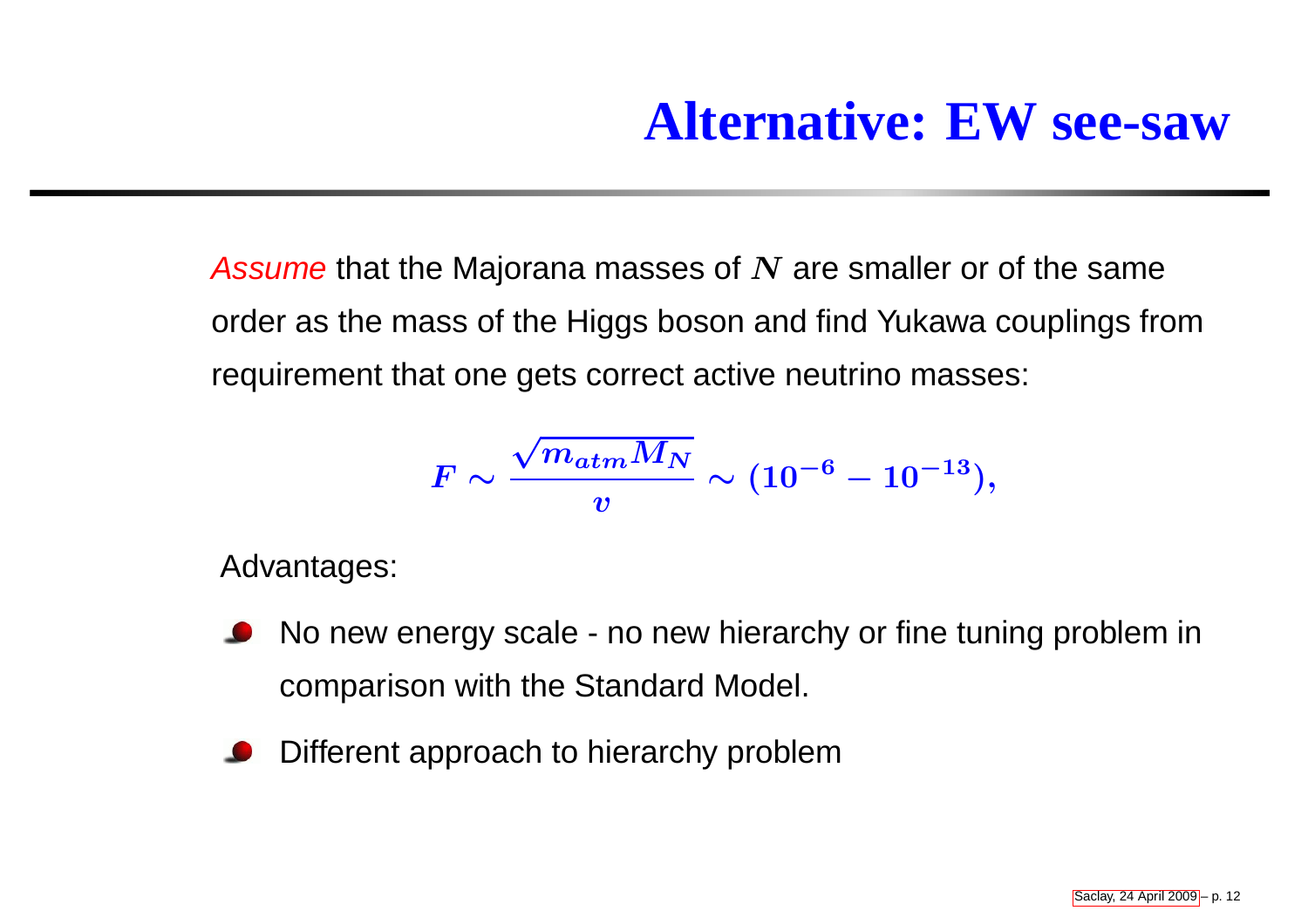### **Dark matter**

Dodelson, Widrow; Shi, Fuller; Dolgov, Hansen; Abazajian, Fuller, Patel; Asaka, Laine, M.S.

Yukawa couplings are small  $\rightarrow$ sterile  $N$  can be very stable.



Main decay mode:  $\boldsymbol{N\to3\nu}$  . Subdominant radiative decaychannel:  $N\to\nu\gamma$ .

For one flavour:

$$
\tau_{N_1} = 10^{14}\,\textrm{years} \left( \frac{10 \textrm{ keV}}{M_N} \right)^5 \left( \frac{10^{-8}}{\theta_1^2} \right)
$$

 $\bm{\theta_1}$ = $\boldsymbol{m}$  $\boldsymbol{D}$  $M_{N}$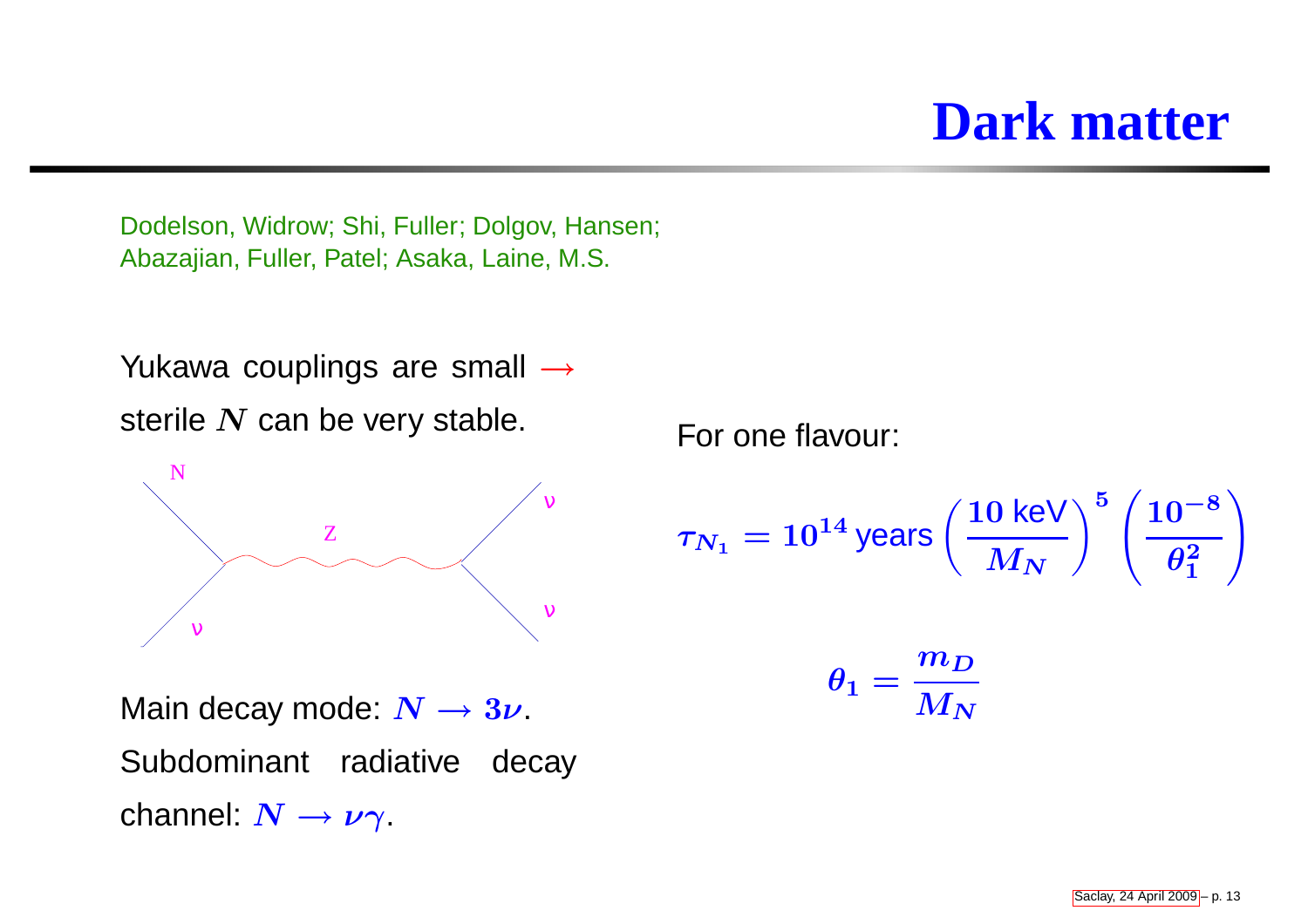#### **Constraints on DM sterile neutrino**

- Production.  $N_1$  are created in the early Universe in reactions  $l\bar{l}\to \nu N_1, ~~q\bar{q}\to \nu N_1$  etc. We should get correct DM abundance.
- X-rays.  $N_1$  decays radiatively,  $N_1\to\gamma\nu$ , producing a narrow line<br>which assets a detected. This line has not been asset (us) which can be detected. This line has not been seen (yet).
- Structure formation. If  $N_{1}$  is too light it may have considerable free streaming length and erase fluctuations on small scales. Thiscan be checked by the study of Lyman- $\alpha$  forest spectra of distant quasars.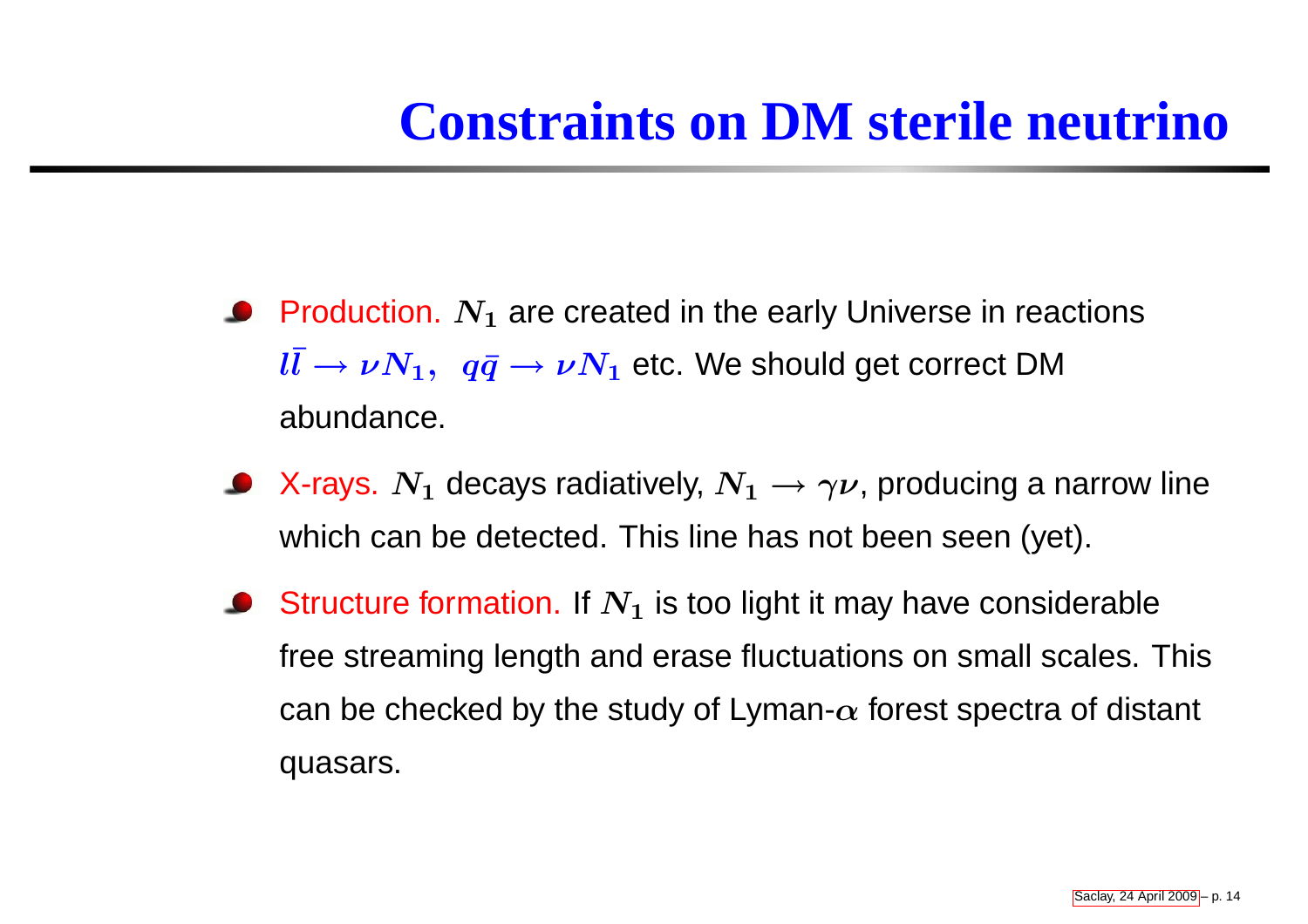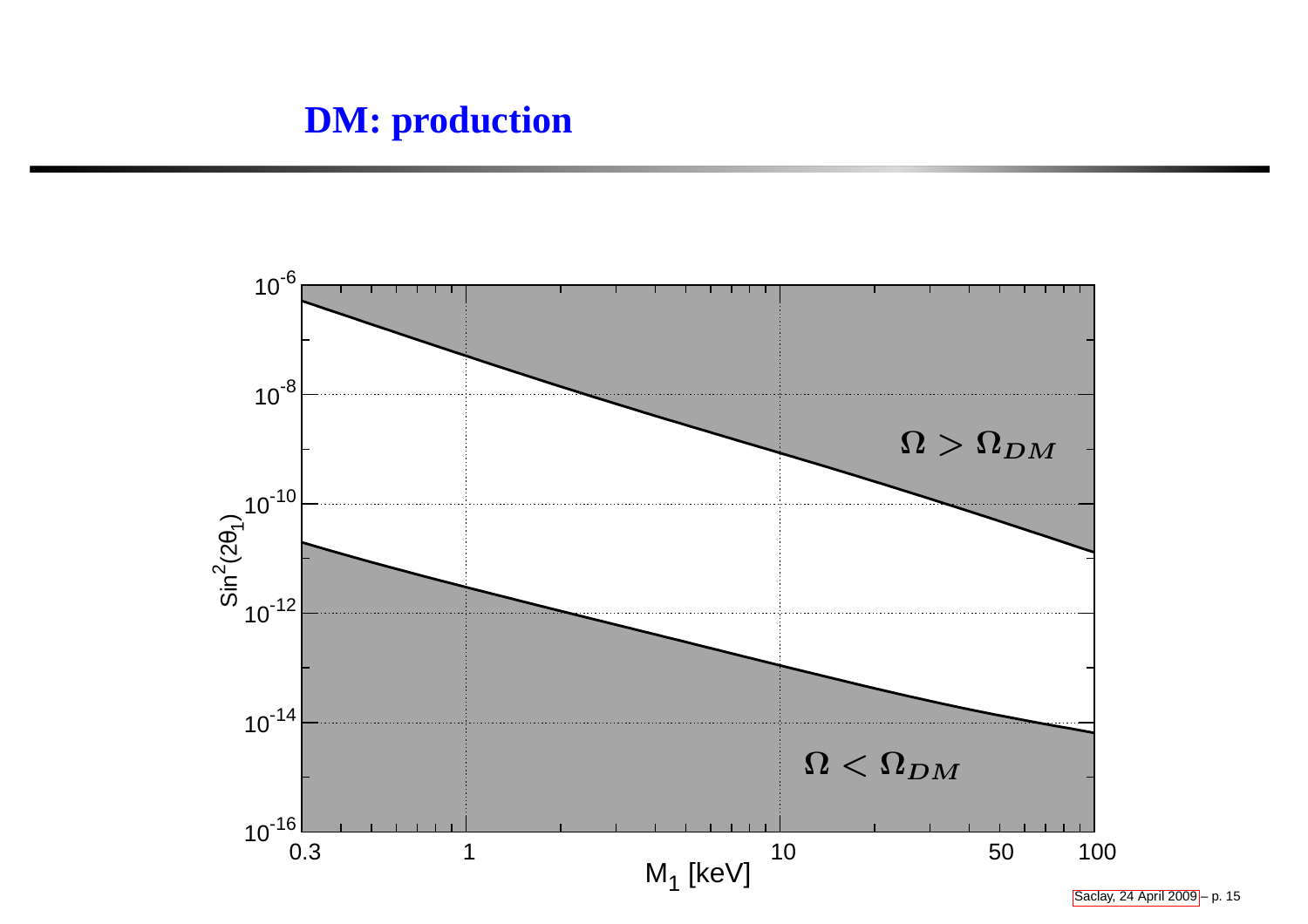

Saclay, <sup>24</sup> April 2009 – p. 16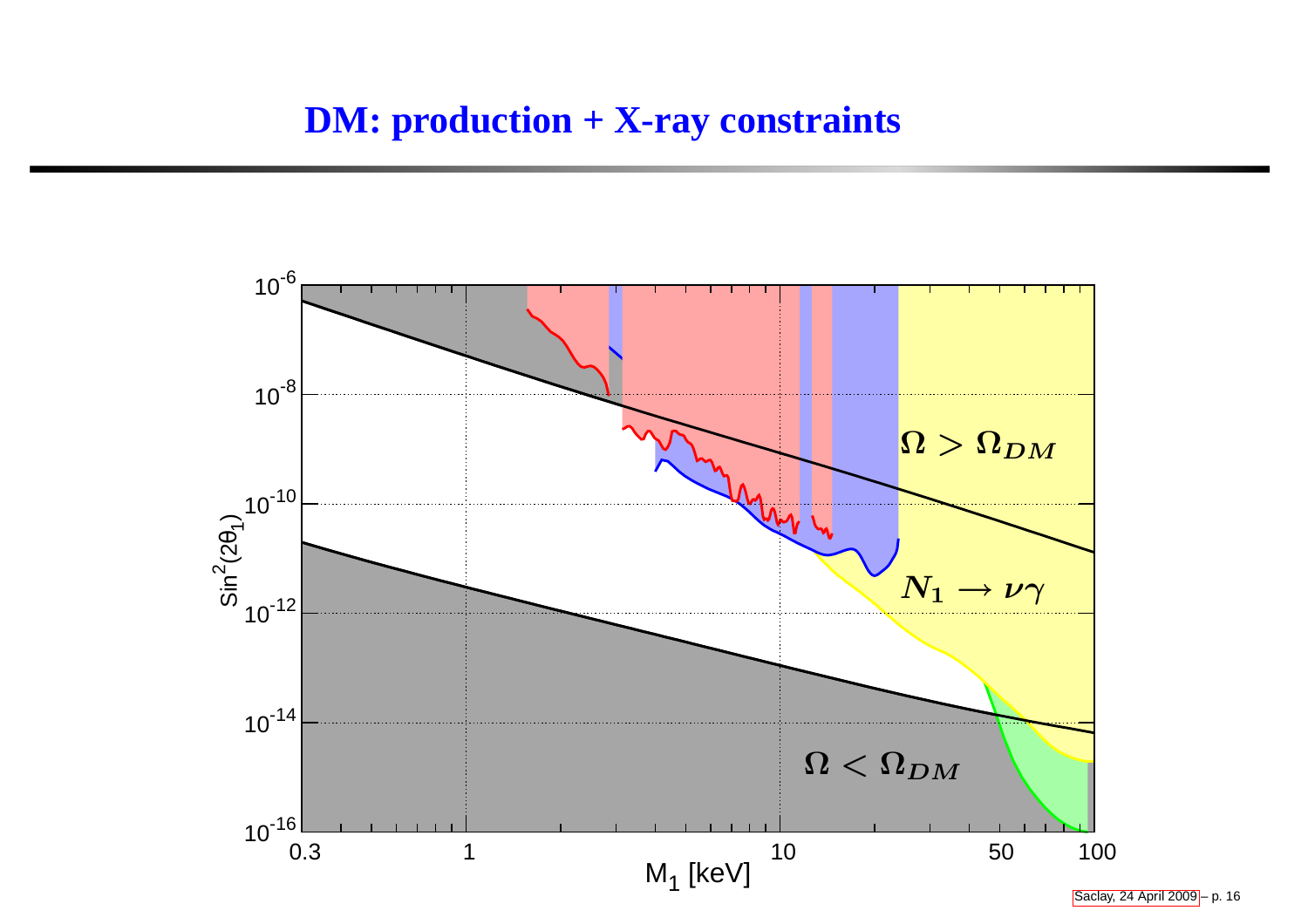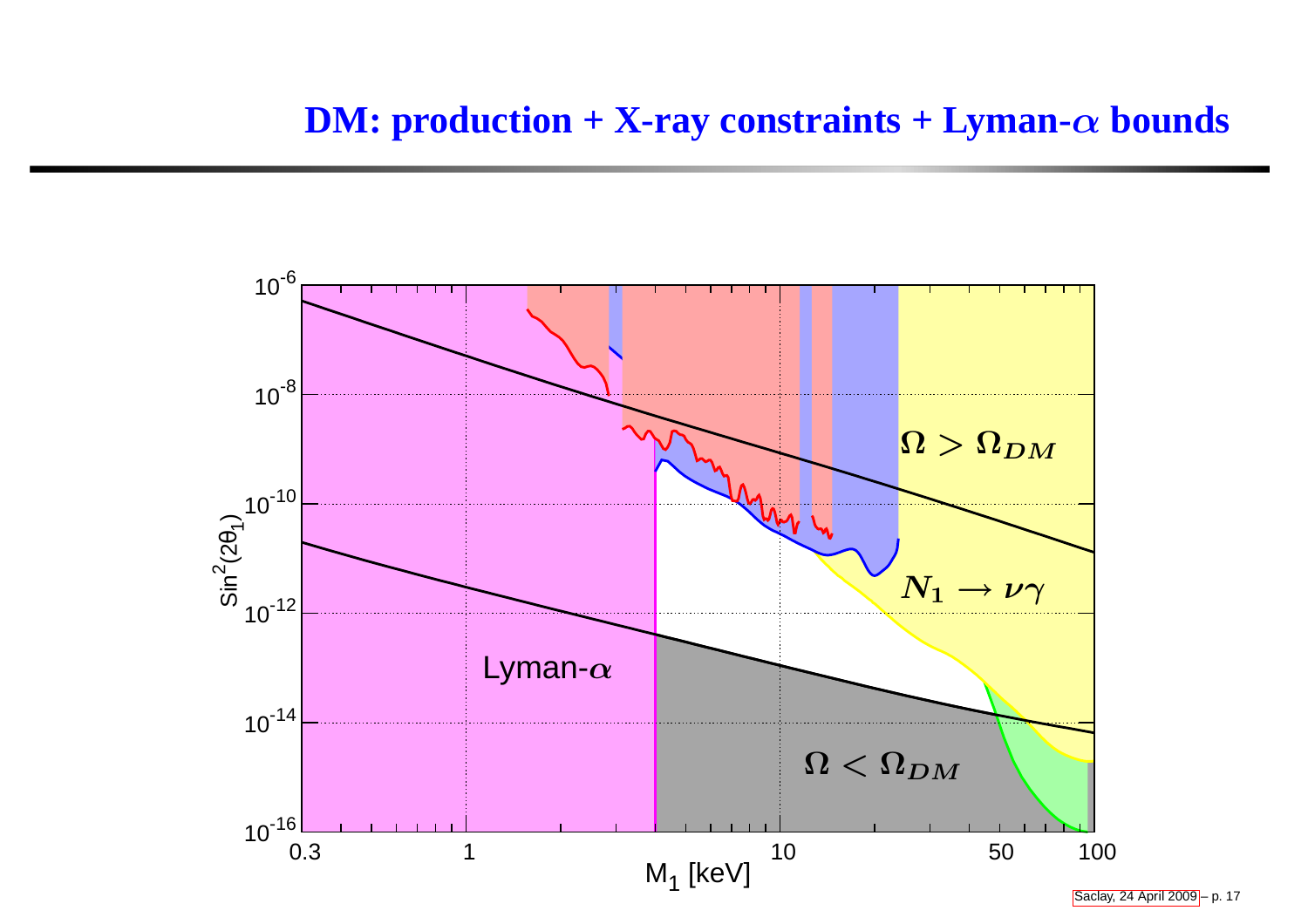### **Baryon asymmetry**

Leptogenesis via sterile neutrino oscillations

(Asaka, M.S; Akhmedov, Rubakov, Smirnov)

- Lepton number violation:  $N_{2,3} \leftrightarrow \nu$
- Baryon number violation: electroweak anomaly, sphalerons
- CP violation: Dirac and Majorana phases in  $N_{2,3}$ −νinteractions
- Arrow of time:  $N_{2,3}$  are out of thermal equilibrium for small Yukawa couplings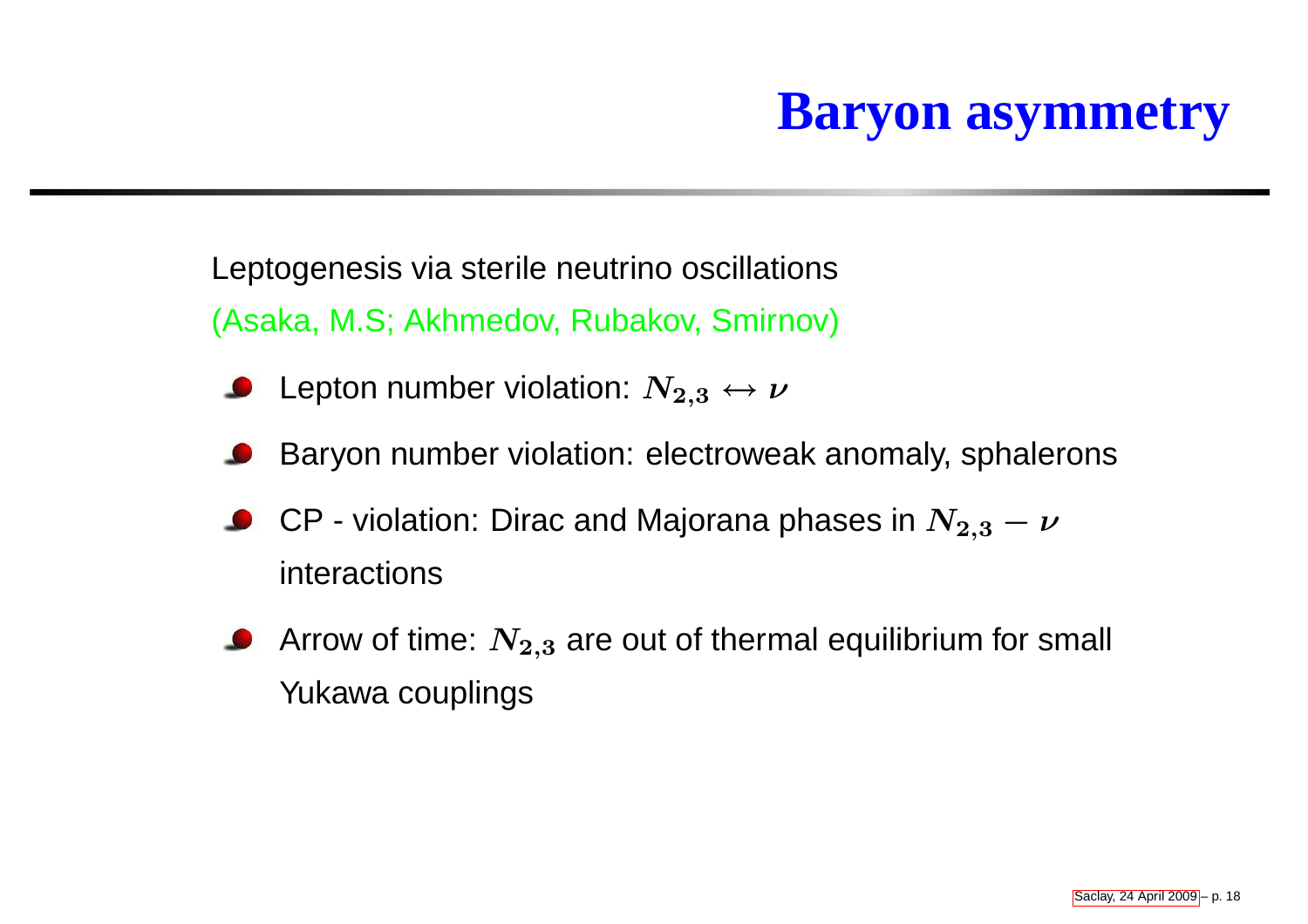#### **Value of baryon asymmetry**

.

$$
\frac{n_B}{s} \simeq 1.7 \cdot 10^{-10} \, \delta_{\text{CP}} \left(\frac{10^{-5}}{\Delta M_{32}^2/M_3^2}\right)^{\frac{2}{3}} \left(\frac{M_3}{10 \text{GeV}}\right)^{\frac{5}{3}}
$$

$$
\delta_{\rm CP} = 4s_{R23}c_{R23} \Big[ s_{L12}s_{L13}c_{L13} \big( (c_{L23}^4 + s_{L23}^4)c_{L13}^2 - s_{L13}^2 \big) \cdot \sin(\delta_L + \alpha_2) + c_{L12}c_{L13}^3 s_{L23}c_{L23} (c_{L23}^2 - s_{L23}^2) \cdot \sin \alpha_2 \Big].
$$

 $\delta_{\mathrm{CP}}\sim 1$  may be consistent with observed  $\nu$  oscillations. Nontrivial requirement:  $|\overline{M_{2}}|$ − must be degenerate in mass.  $M_3|\ll M_{2,3}$ , i.e. heavier neutrinos

Works best if

$$
M_2^2 - M_3^2 \sim T_W^3/M_0 \simeq 4 ~({\rm keV})^2, ~~ |{\rm M}^2_2 - {\rm M}^2_3| \sim {\rm M}_1^2 ~ ? ? ?
$$
<sub>3cclay, 24 April 2009 - p. 19</sub>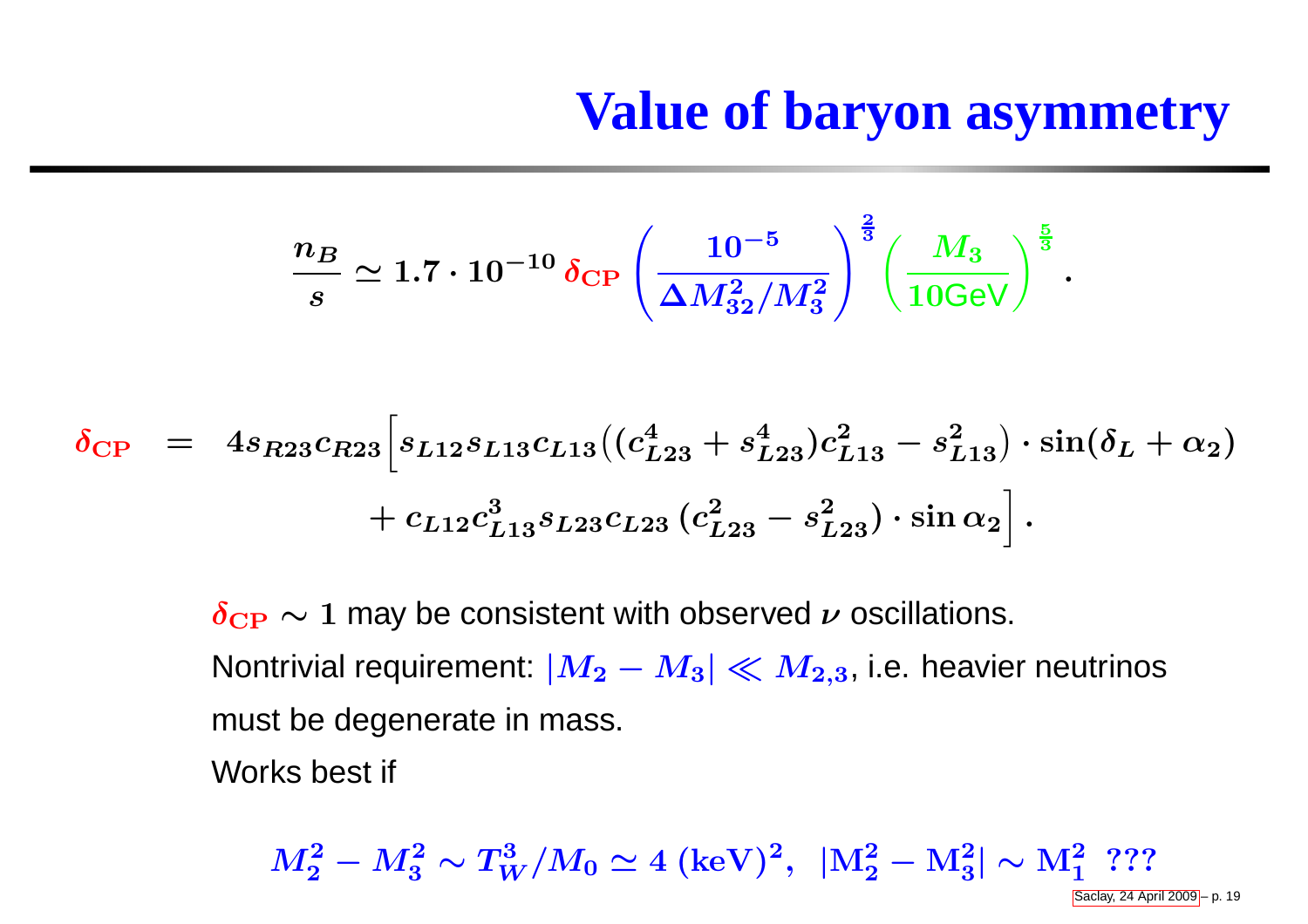#### **Constraints on BAU sterile neutrinos**

- BAU generation requires out of equilibrium: mixing angle of  $N_{2,3}$ to active neutrinos cannot be too large
- Neutrino masses. Mixing angle of  $N_{2,3}$  to active neutrinos cannot be too small
- Dark matter and BAU. Concentration of DM sterile neutrinos must be much larger than concentration of baryons
- BBN. Decays of  $N_{2,3}$  must not spoil Big Bang Nucleosynthesis
- Experiment.  $N_{2,3}$  have not been seen (yet).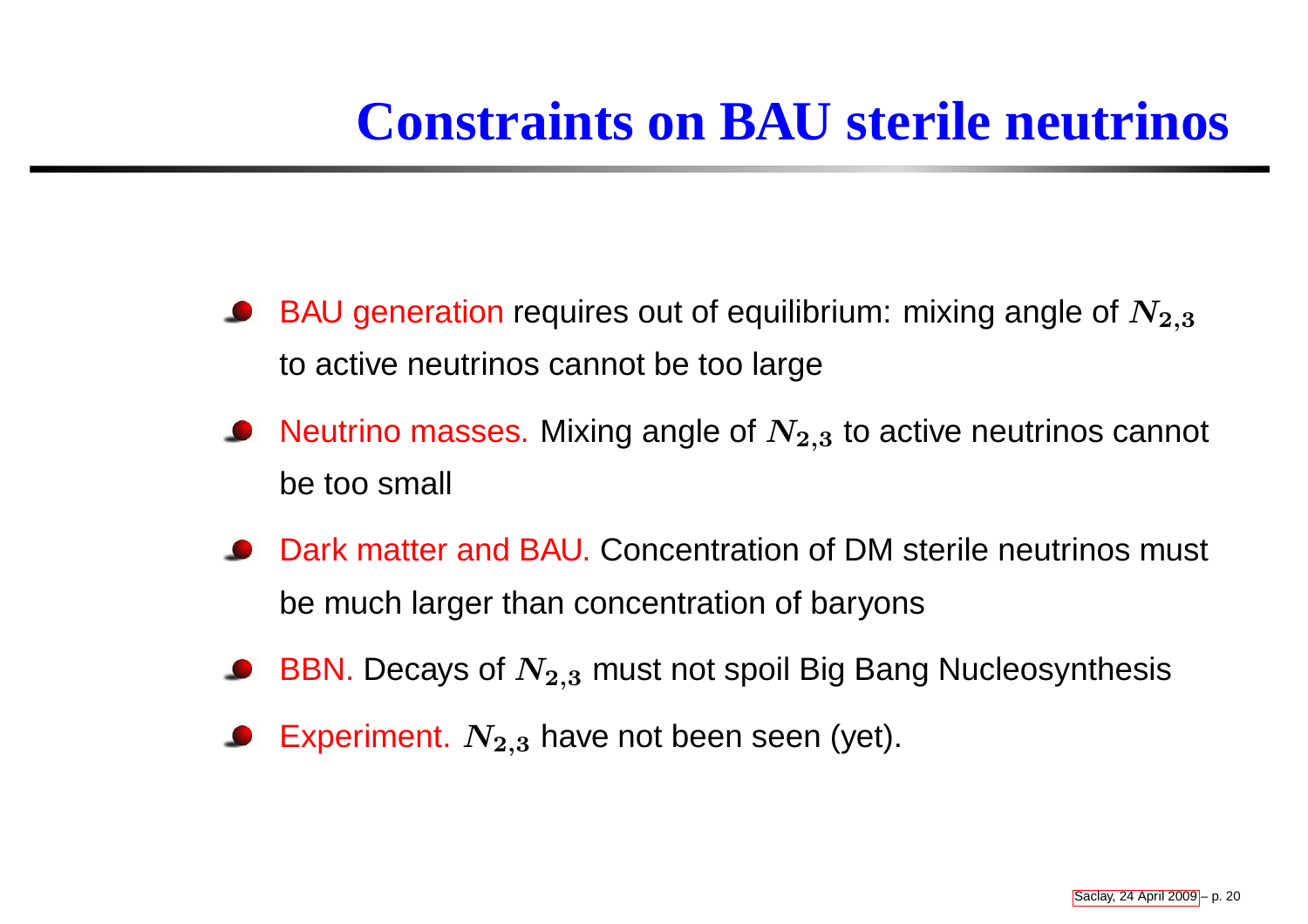$N_{2,3}$ : **BAU** 

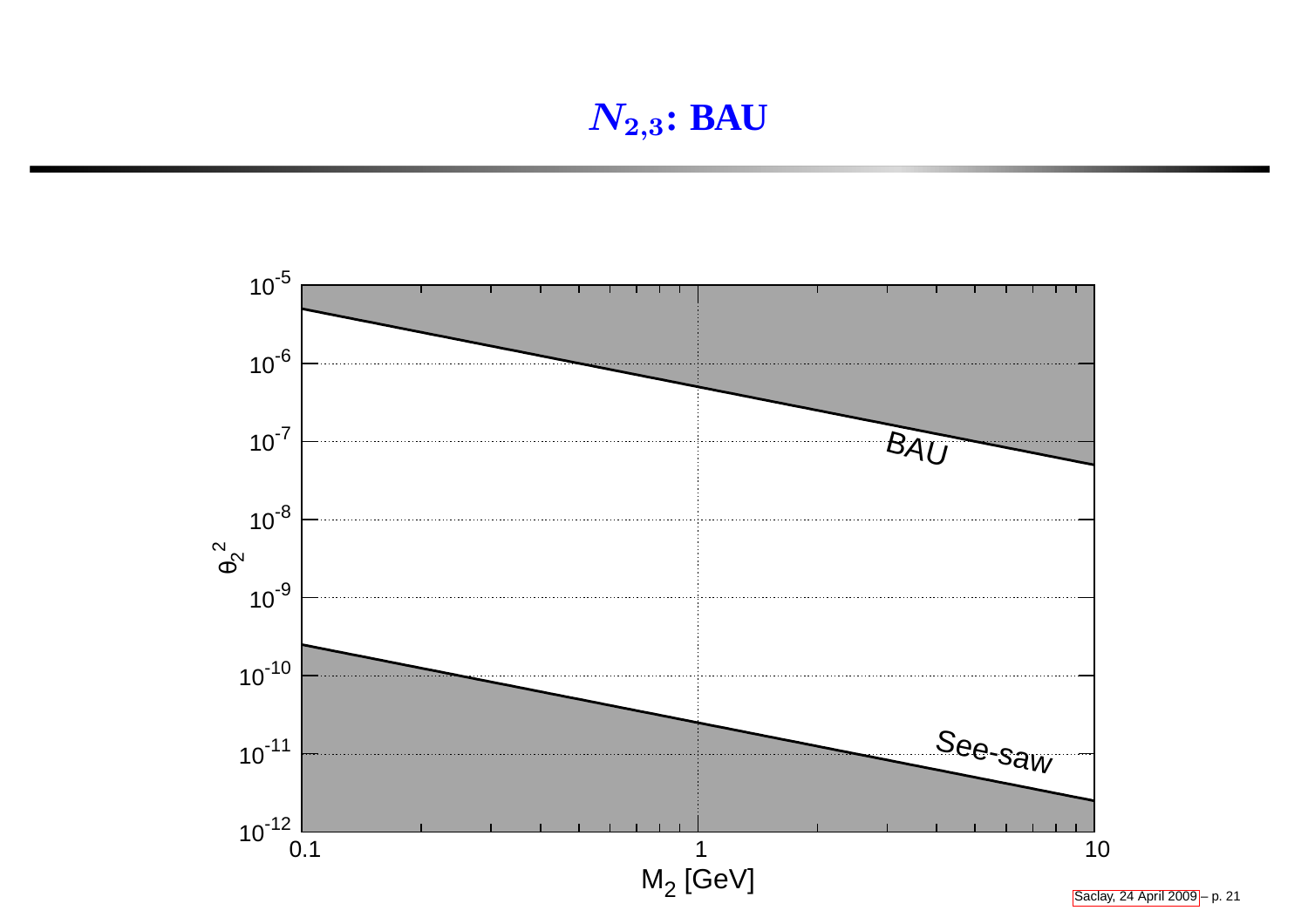$N_{2,3}$ : **BAU** + **DM** 

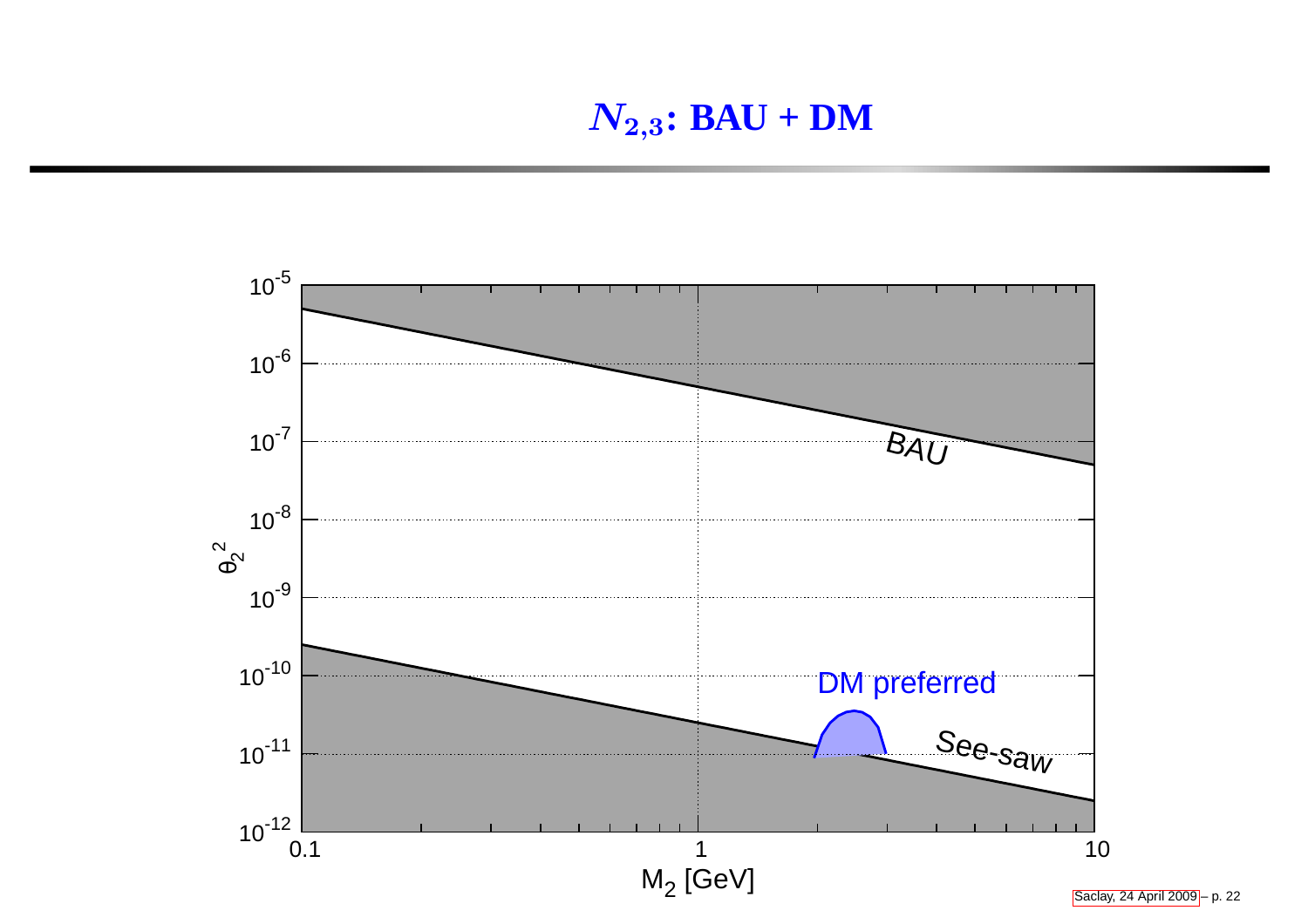$N_{2,3}$ **: BAU** + **DM** + **BBN** 



Saclay, <sup>24</sup> April 2009 – p. 23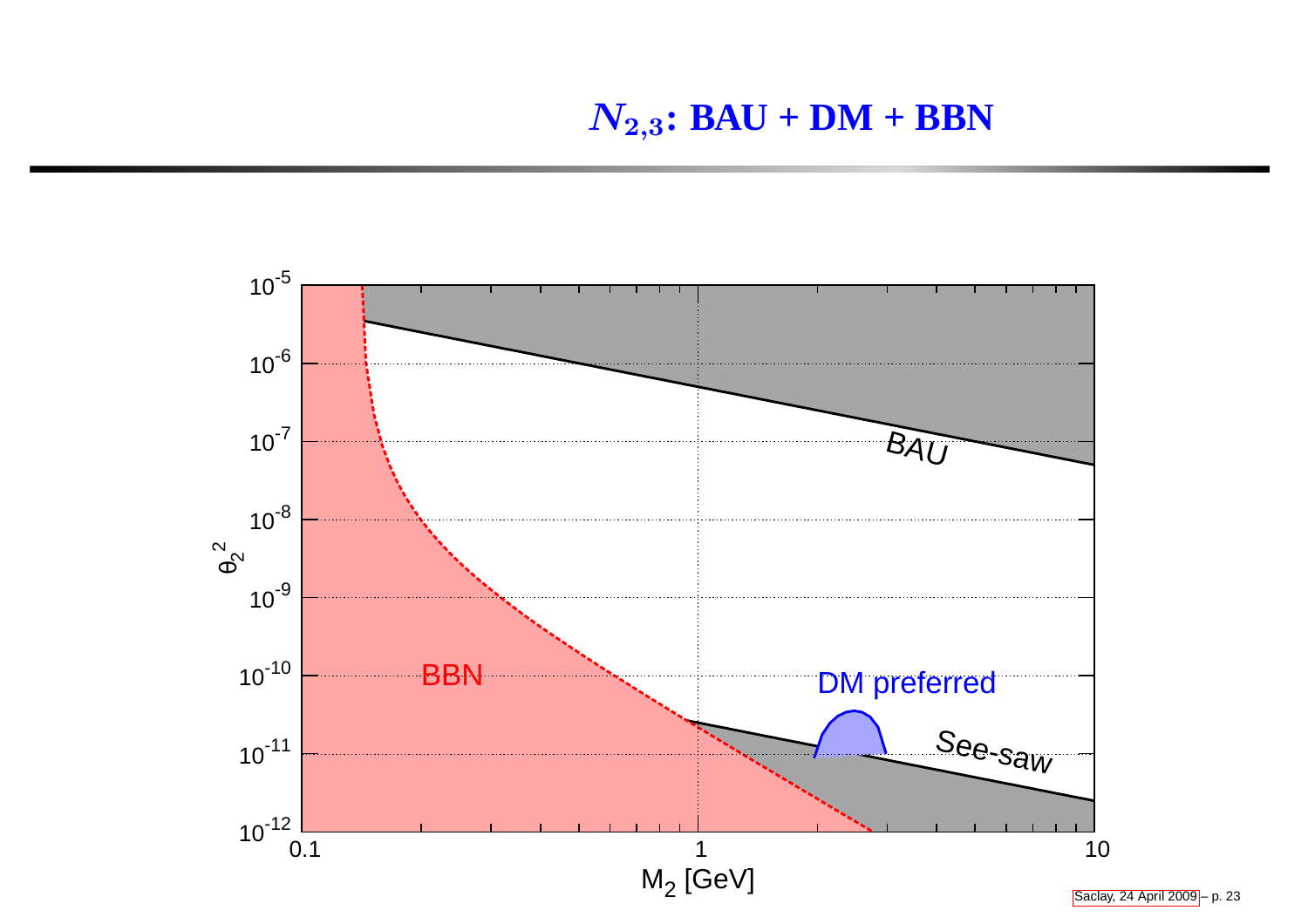#### $N_{2,3}$ : **BAU** + **DM** + **BBN** + **Experiment**

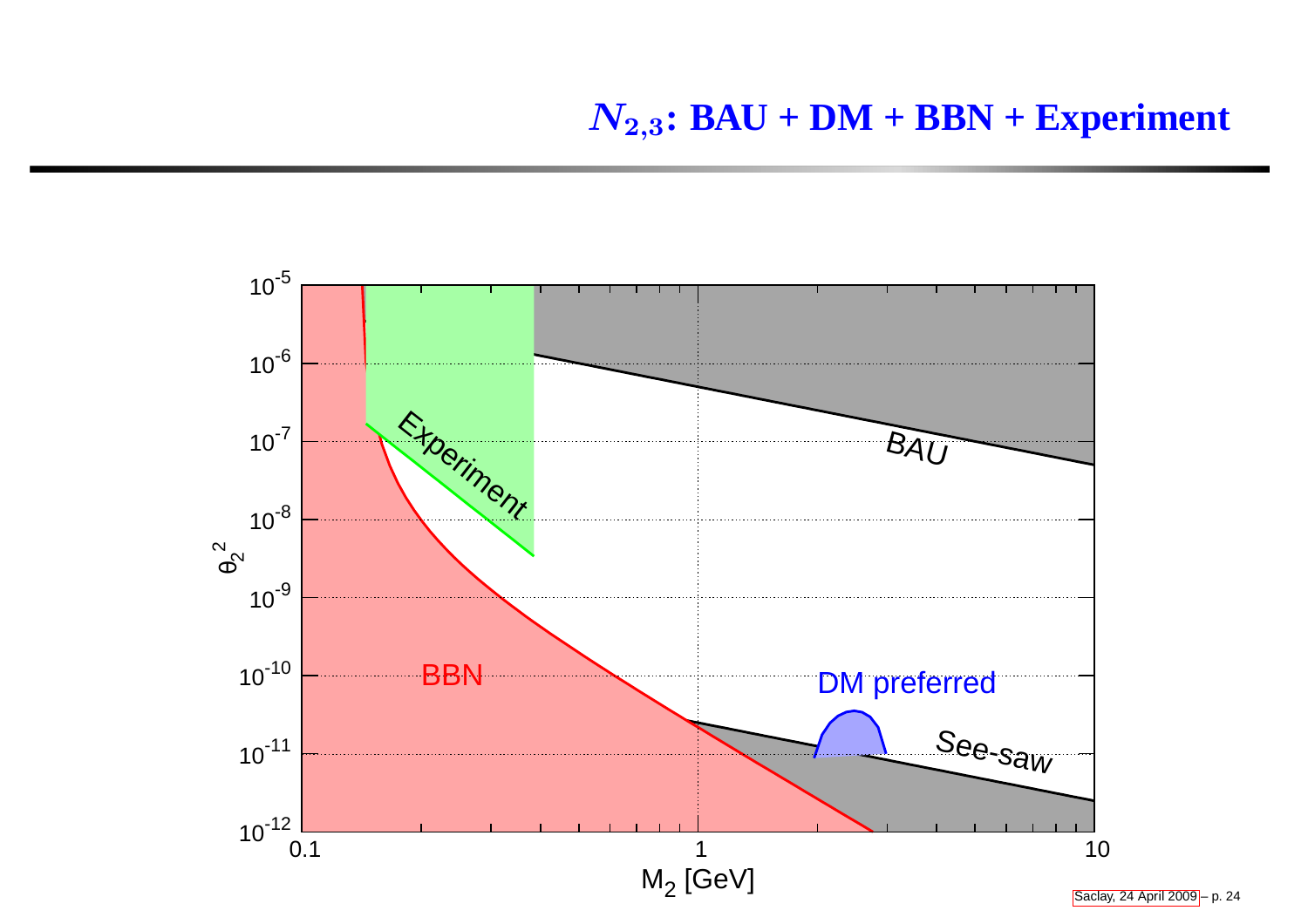### **Summary of predictions from cosmology**

#### Robust:

- Absolute values of the active neutrino masses (Asaka, Blanchet,  $M.S.: Smit.$  $\boldsymbol{m_1}$ Normal hierarchy:  $m_2 \simeq \sqrt{\Delta m_{solar}^2} \simeq 9 \cdot 1$  $\frac{1}{\sqrt{2}} \leq \mathcal{O}(10^{-5})$  $^5)$  eV  $m_3 \simeq \sqrt{\Delta m^2_{atm}}$  .  $_{solar}^{2}\simeq9\cdot10^{-3}$  eV , Normal hierarchy : Inverted hierarchy:  $m_{2,3} \simeq \sqrt{\Delta m_{atm}^2}$  $\frac{2}{a}_{tm}\simeq5\cdot10^{-2}$  eV ,  $_{atm}^{2}\simeq5\cdot10^{-2}$  eV .
- **Effective Majorana mass for neutrinoless double beta decay** (Bezrukov)

Normal hierarchy:  $1.3\; {\rm meV} < m_{\beta\beta} < 3.4\; {\rm meV}$ Inverted hierarchy:  $13\ {\rm meV} < m_{\beta\beta} < 50\ {\rm meV}$ 

 $M_1>0.3$  keV,  $140\;\text{MeV} < M_{2,3} \, \lesssim \, M_W$  $\delta M < 800 m_{atm} \left( \frac{M}{\rm{GeV}} \right)$  $\frac{v}{v}$  $\frac{M}{\rm{GeV}}\Big)^{\mathbf{2}}$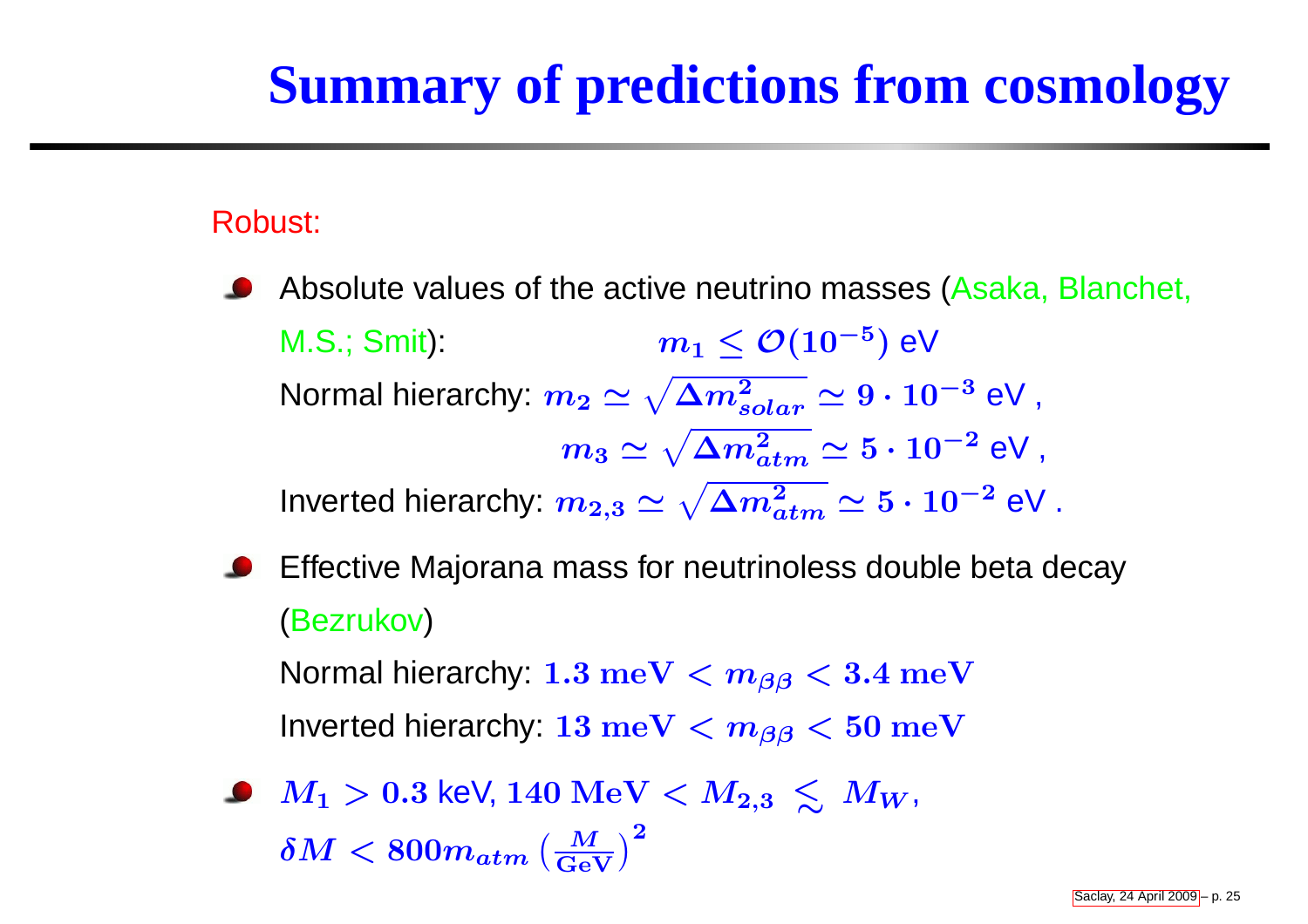### **Summary of predictions from cosmology**

Depend on initial condition for Big Bang (no sterile neutrinos at the beginning)

- Dark matter sterile neutrino mass:  $4~\mathrm{keV} < \mathrm{M_1} < 50~\mathrm{keV}$
- Dark matter sterile neutrino mixing angle:  $2\times 10^{-15} < \theta_1^2$  $\frac{2}{1} < 2 \times 10^{-10}$
- $M_{2}\sim2$  GeV,  $\Delta M~\lesssim$  $\lesssim 10^{-4}$  ${}^4m_{atm}, \, \theta_2^2$  $\frac{2}{2} \simeq 10^{-11}$
- CP asymmetry in  $N_{2,3}$  decays is on the level of 1%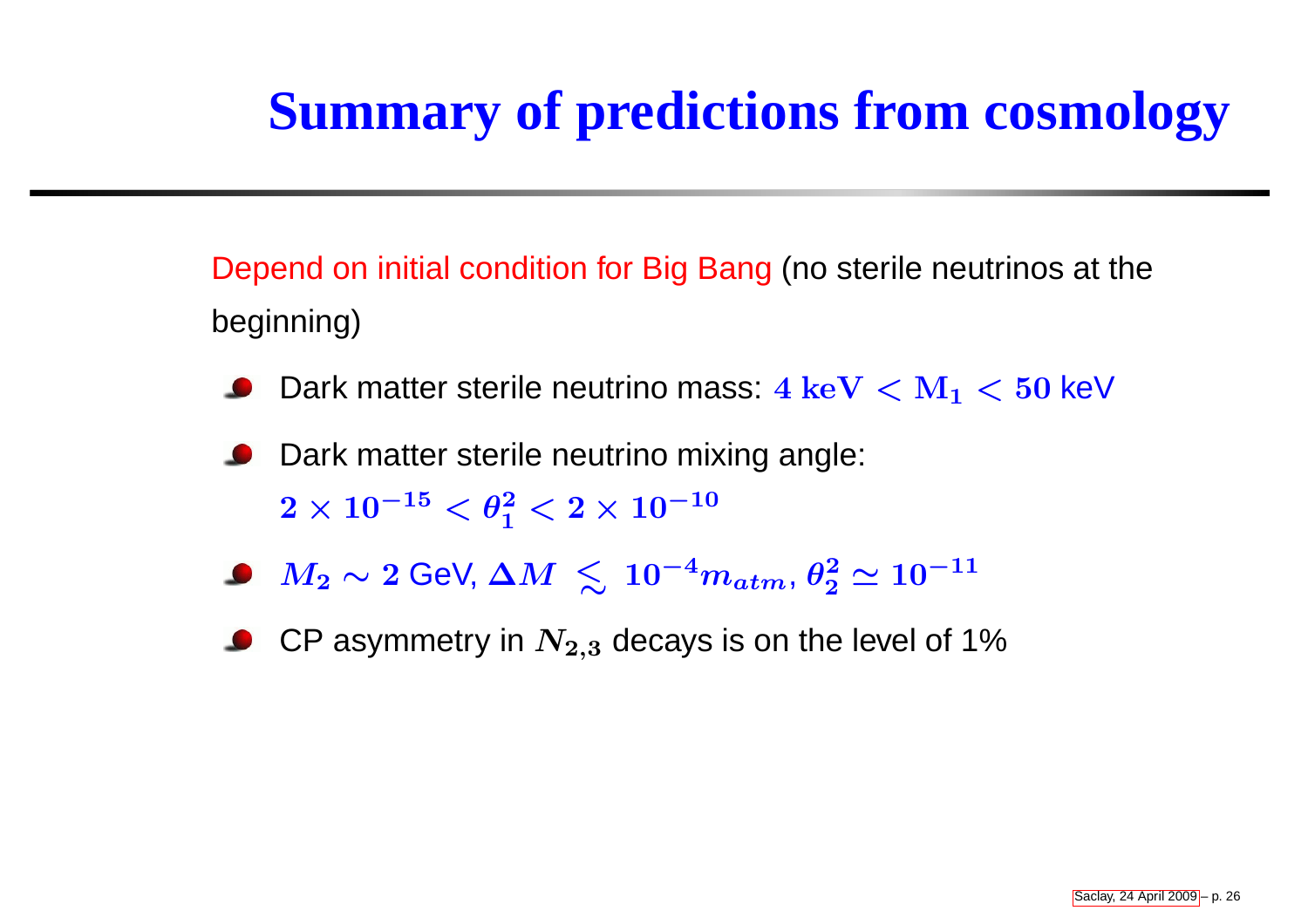### **Higgs-inflation**

## Idea:

### non-minimal coupling of scalar to gravity

$$
\Delta S = \int d^4x \sqrt{-g} \bigg\{ - {\xi h^2 \over 2} R \bigg\}
$$

Feynman, Brans, Dicke,...

If  $\xi \sim 10^3-10^4$  - Higgs field of the SM inflates the universe and produces the required spectrum of primordial fluctuations: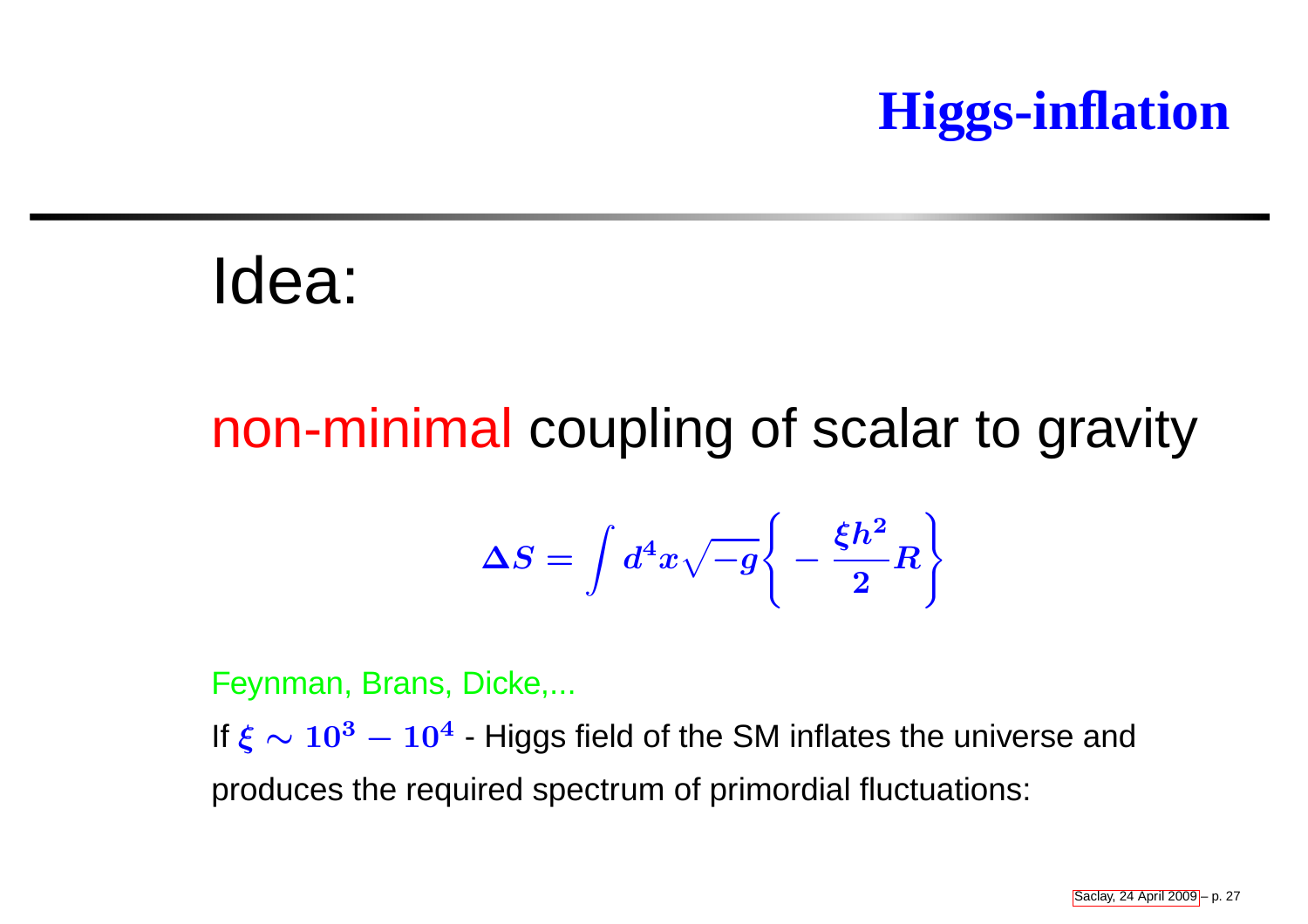### **CMB parameters—spectrum and tensormodes**

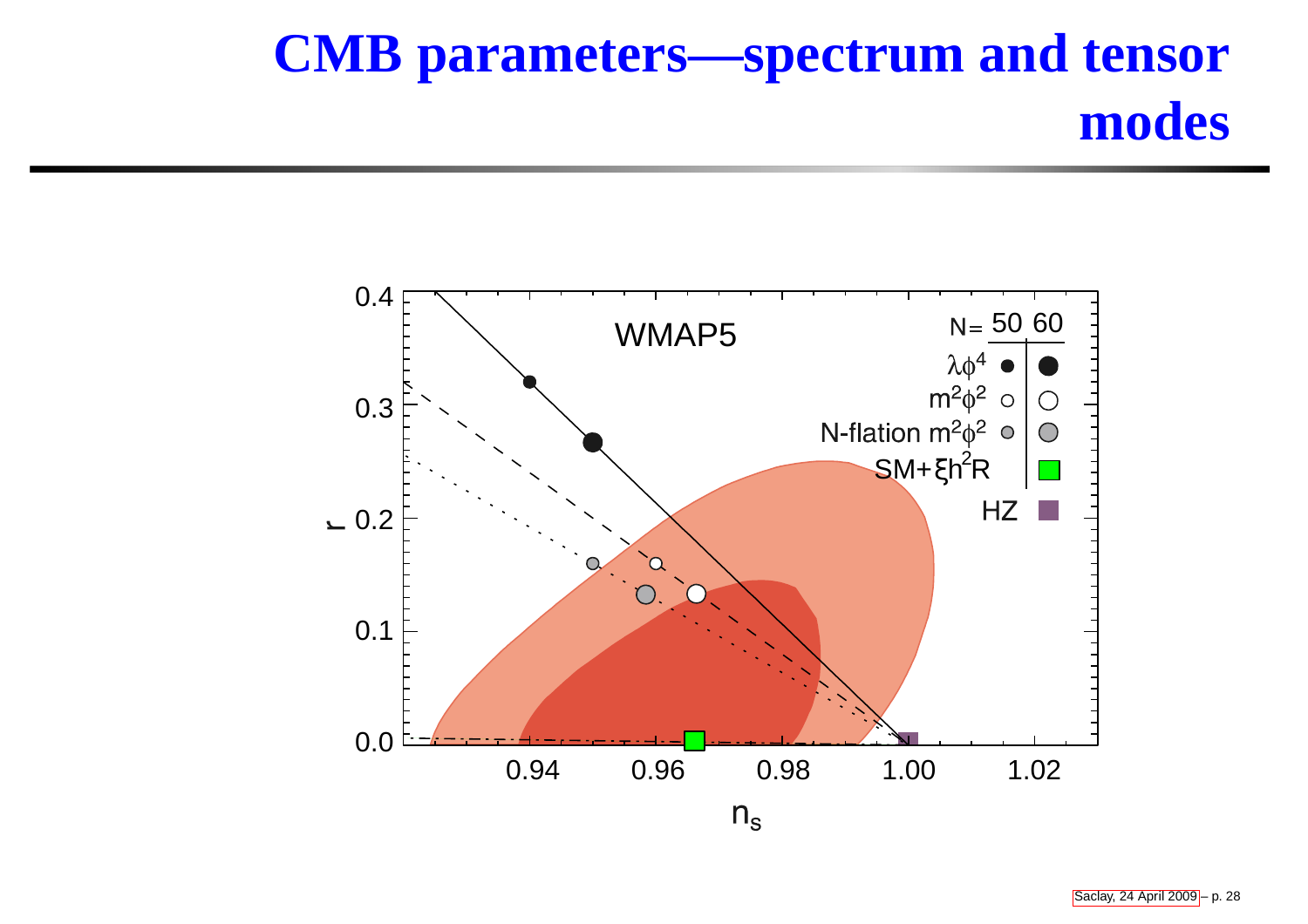#### **Cosmological constraint on the Higgs mass**

2 loop computation

$$
m_{\min} = [126.1 + \frac{m_t - 171.2}{2.1} \times 4.1 - \frac{\alpha_s - 0.1176}{0.002} \times 0.6] \text{ GeV} \ ,
$$

$$
m_{\rm max} = [193.9 + \frac{m_t - 171.2}{2.1} \times 0.6 - \frac{\alpha_s - 0.1176}{0.002} \times 0.1] \text{ GeV}\ .
$$

Also: A. De Simone, M. Hertzberg and F. Wilczek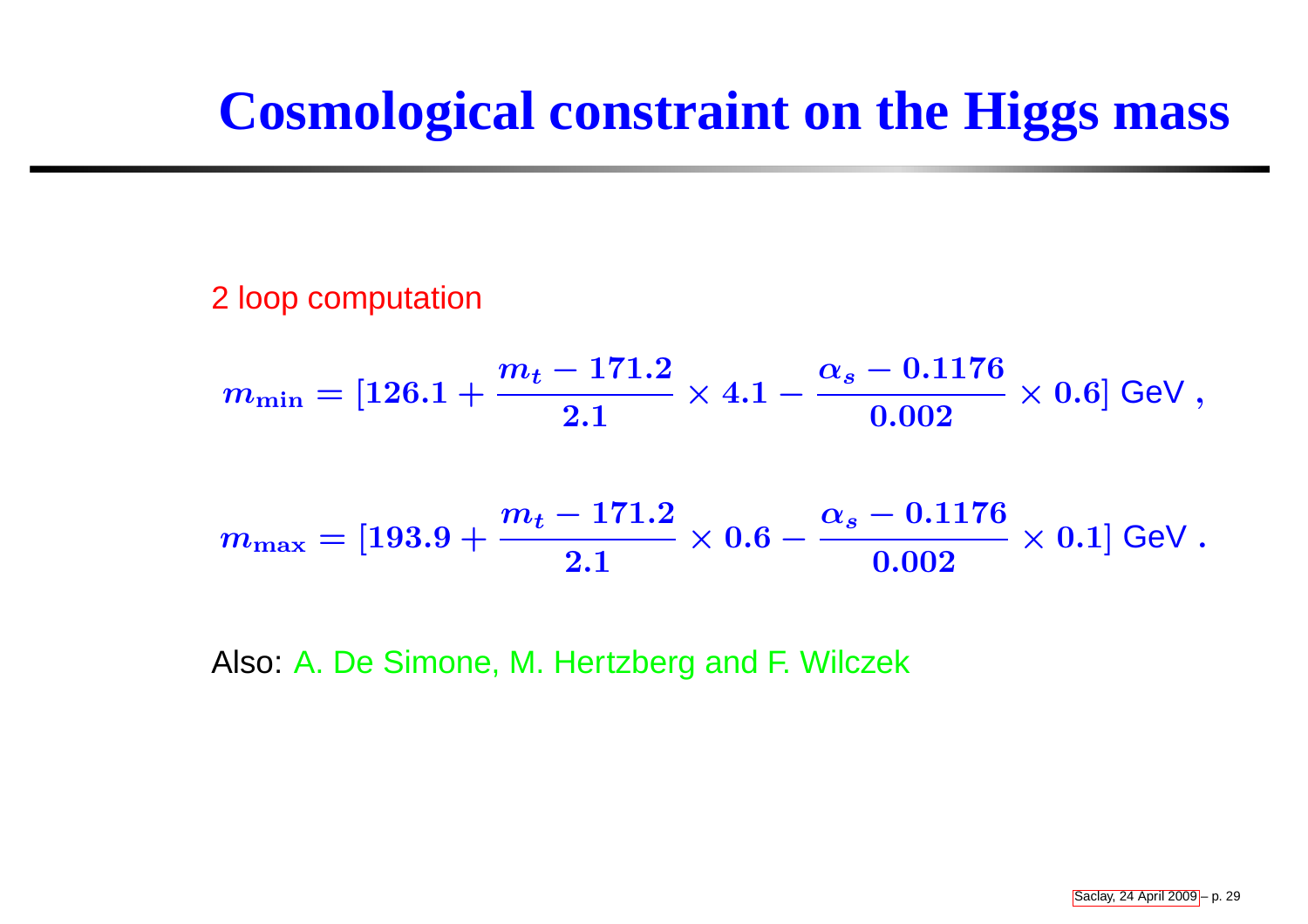### **Conclusions**

- New physics, responsible for neutrino masses and mixings, for dark matter, and for baryon asymmetry of theuniverse may hide itself below the EW<br>seale scale
- New dedicated experiments in particle physics and cosmology are needed touncover this physics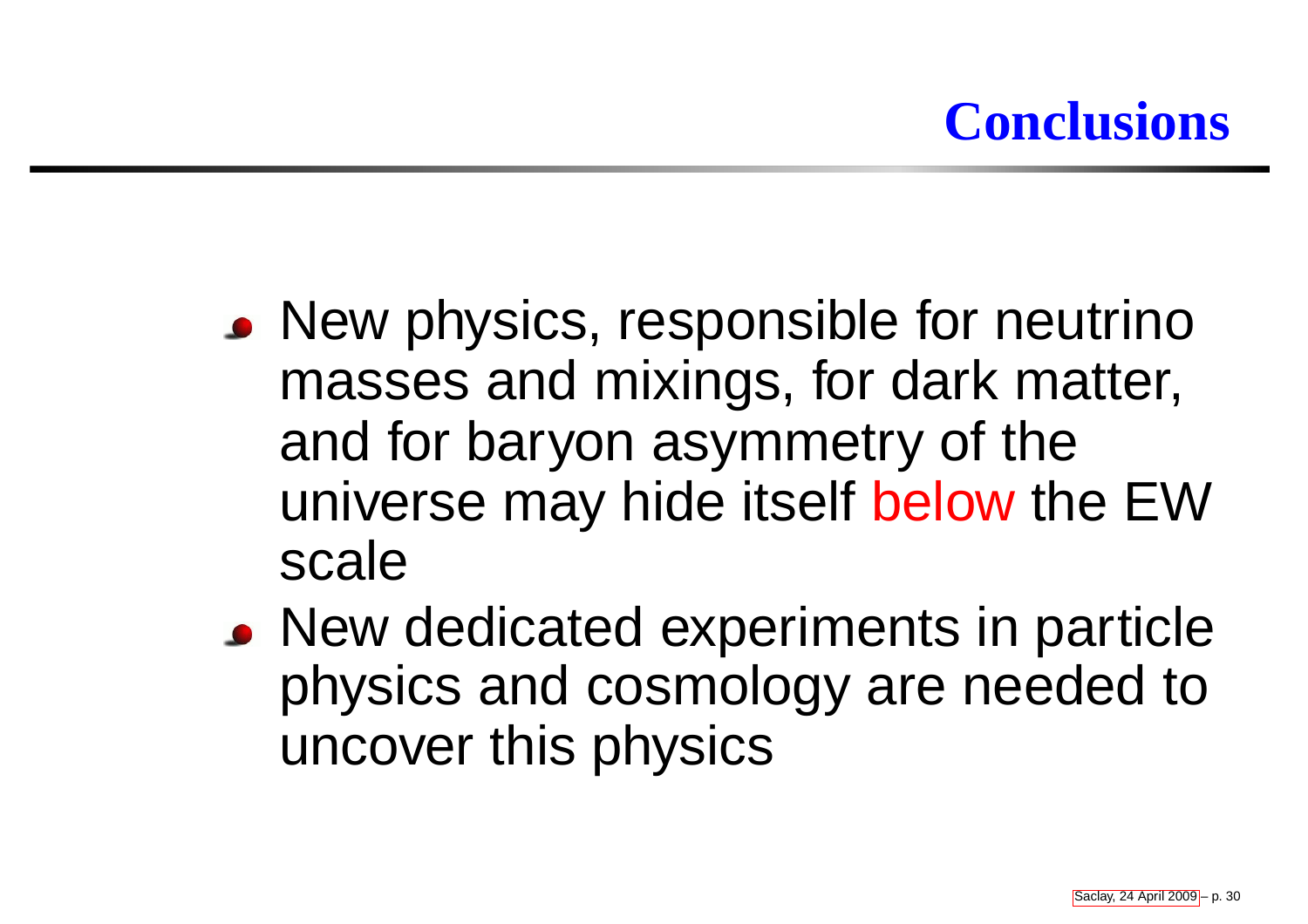#### **Collaborators**



- Fedor Bezrukov (MPI, Heidelberg)
- Steve Blanchet (Maryland U.)
- Alexey Boyarsky (ETH, Zurich)
- Dmitry Gorbunov (INR, Moscow)
- Mikko Laine (Bielefeld U.)
- Amaury Magnin (EPFL, Lausanne)
- Andrei Neronov (Geneva U.)
- Oleg Ruchayskiy (EPFL, Lausanne)
- Igor Tkachev (INR, Moscow)